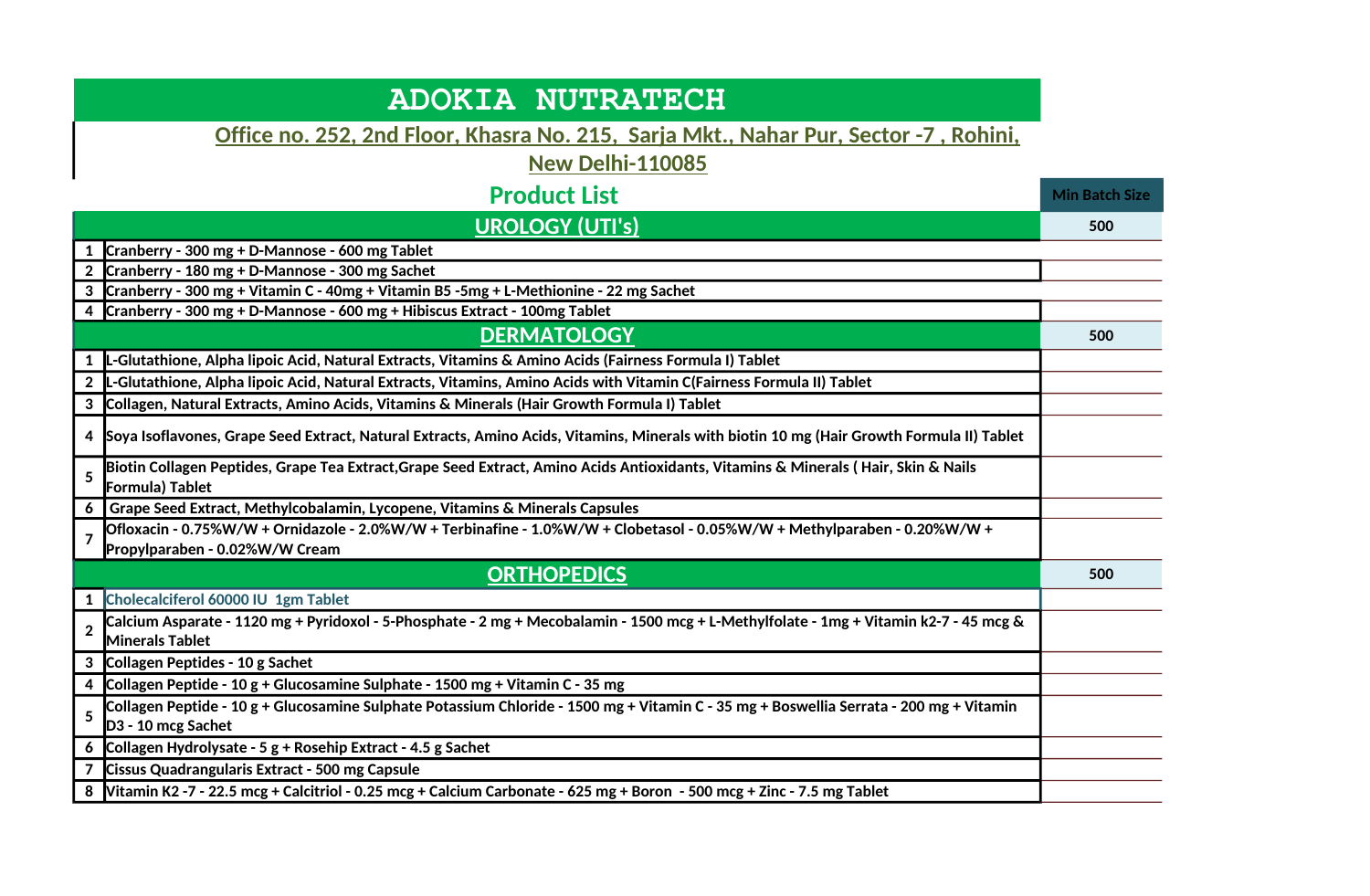| 9   Vitamin K2 -7 - 50 mcg + Calcitriol - 0.25 mg + Calcium Citrate - 750 mg + Methylcobalamin - 1500 mcg + Cholecalciferol - 2.5 mg Tablet |     |
|---------------------------------------------------------------------------------------------------------------------------------------------|-----|
| 10 Vitamin K2-7 - 50 mcg + Calcium Citrate - 750 mg + Methylcobalamin - 1500 mcg + Cholecalciferol 2000 IU Tablet                           |     |
| 11 Glucosamine - 500 mg + Chondroitin - 400 mg Tablet                                                                                       |     |
| 12   Ipriflavone - 300 mg + Alfacalcidol - 0.25 mcg + Calcium Carbonate - 500 mg Tablet                                                     |     |
| 13 Collagen Peptide (Type I) - 40 mg + Sodium Hyaluronate - 30 mg + Chondroitin Sulfate - 200 mg + Vitamin C - 35 mg Tablet                 |     |
| 14 Collagen (Type II) - 150 mg + Glucosamine - 750 mg + Chondroitin - 50 mg + Vitamins & Minerals Tablet                                    |     |
| 15 Collagen (Type II) - 50 mg + Glucosamine - 500 mg + Chondroitin - 275 mg + Sodium Hyaluronate - 70 mg Tablet                             |     |
| 16 Calcium Citrate - 1250 mg + Magnesium - 100 mg + Zinc - 4 mg + Vitamin D3 - 12.5 mcg Tablet                                              |     |
| 17 Blend of Extract of Scutellaria Baicalensis & Acacia Catechu - 250 mg Tablet                                                             |     |
| 18 Calcium Citrate Malate - 1250 mg + Calcitriol - 0.25 mg + Vitamin D3 - 10 mcg Tablet                                                     |     |
| <b>NEUROLOGY</b>                                                                                                                            | 500 |
| 1 Pregabalin 75mg + Mecobalamin 750mcg Capsule                                                                                              |     |
| Citicoline - 500 mg + Piracetam 400 mg Tablet                                                                                               |     |
| Citicoline - 500 mg Tablet                                                                                                                  |     |
| Methylcobalamin - 500 mcg + Gabapentin - 300 mg Tablet                                                                                      |     |
| 5 Methylcobalamin - 1.5 mg + L-Methylfolate - 1 mg + Pyridoxa-5-Phosphate - 0.5 mg Tablet                                                   |     |
| <b>CARDIOLOGY</b>                                                                                                                           | 500 |
| L-Arginine 3g<br>1                                                                                                                          |     |
| L-Arginine 3000 MG + Grapeseed extract 75mg Sachet<br>$\mathbf{2}$                                                                          |     |
| 3  L-Arginine - 3 g + Zinc Sulphate - 10 mg + Folic Acid - 200 mcg Sachet                                                                   |     |
| L-Arginine - 3 g + Proanthocyanidin - 75 mg + Vitamin B6 - 2 mg + Folic Acid - 200 mcg + DHA 20% -200 mcg Sachet                            |     |
| 5 D-Ribose - 500 mg + L-Carnitine - 500 mg + Ubiquinol - 50 mg + Magnesium - 50 mg Tablet                                                   |     |
| <b>DIGESTIVE SUPPLEMENT / APPETIZERS</b>                                                                                                    | 500 |
| 1 Prebiotic + Isabgol Husk Sachet                                                                                                           |     |
|                                                                                                                                             |     |
| Pre - Pro Biotic Sachet<br>$\overline{2}$                                                                                                   |     |
| <b>Pre - Pro Biotic Capsules</b>                                                                                                            |     |
| Pre - Pro Biotic with B-Complex Vitamins Capsules                                                                                           |     |
| 5 Cyproheptadine HCL - 2 mg + Tricholine Citrate - 275 mg Syrup                                                                             |     |
| <b>HEPATOLOGY</b>                                                                                                                           | 500 |
| L-ornithine L- Aspartate - 5 g Sachet<br>S-Adenosyl Methionine - 200/400mg Tablet                                                           |     |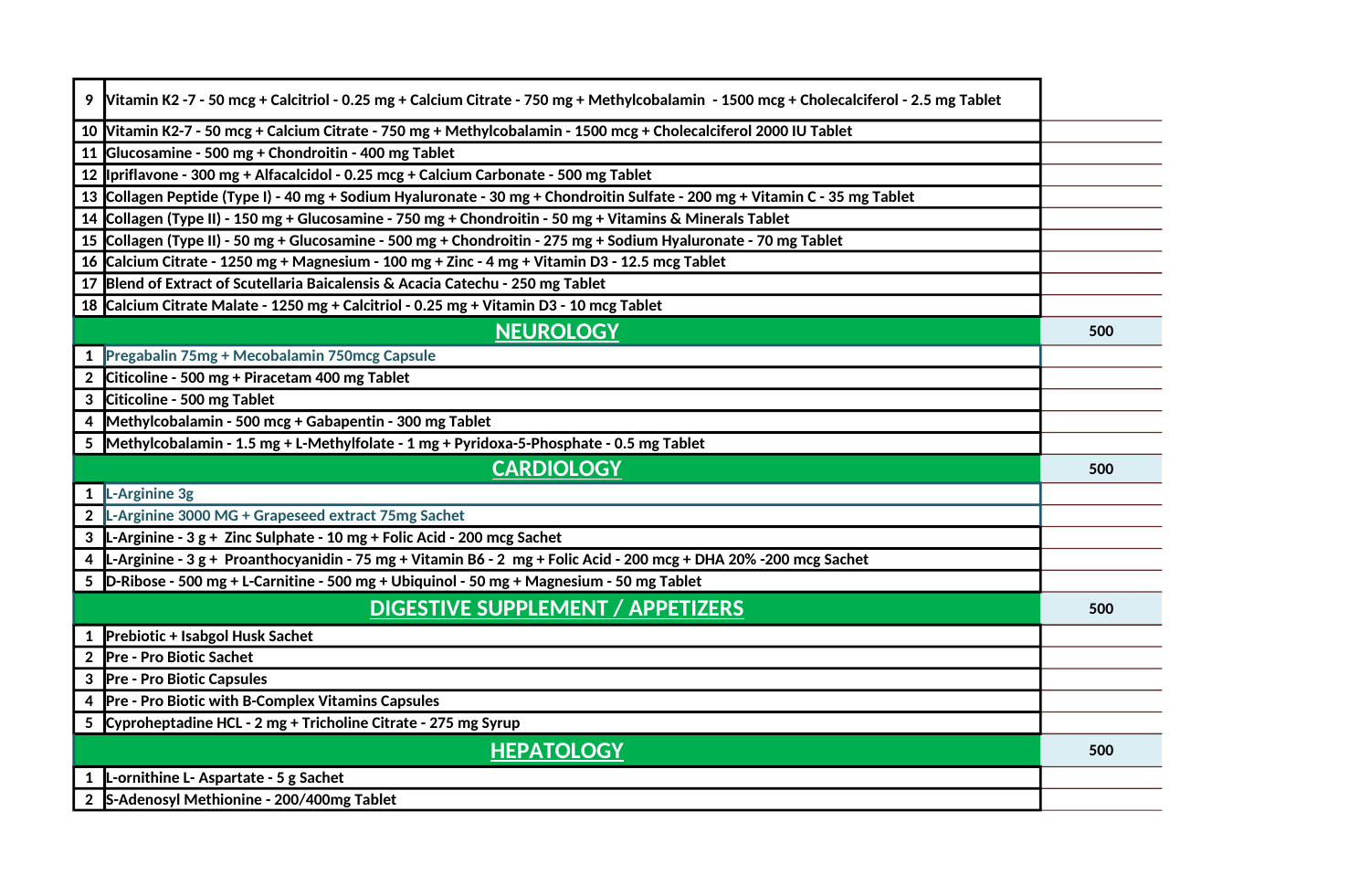| S-Adenosyl Methionine - 400mg + L-5 Methyltetrahydrofolate Calcium - 500 mcg + Methylcobalamine - 500 mcg Tablety<br>3                                                       |     |
|------------------------------------------------------------------------------------------------------------------------------------------------------------------------------|-----|
| Silymarine with Antioxidants Tablets<br>4                                                                                                                                    |     |
| <b>GYNAECOLOGY</b>                                                                                                                                                           | 500 |
| Myo-Inositol - 550 mg + D-chiro-inositol - 13.8 mg + Chromium - 100 mcg + Vitamin D3 - 5 mcg Tablet<br>1                                                                     |     |
| Myo-Inositol - 1 gm + L-methyl Folate Calcium - 100 mcg + Vitamin D3 - 25 mcg Tablet                                                                                         |     |
| L-5 methyltetrahydrofolate calcium 800 mcg/1 mg Tablet<br>3                                                                                                                  |     |
| Ferrous Ascorbate, Methylcobalamin, Zinc Ffolic Acid & Vitamin D3 Tablet<br>4                                                                                                |     |
| Ginseng + Vitamin + Minerals Woman Formula Tablet<br>5                                                                                                                       |     |
| <b>ANTI-ANEMIC</b>                                                                                                                                                           | 500 |
| Carbonyl Iron - 50/100 mg + Zinc Sulphate - 22.5 mg + Folic Acid - 0.5/1.5 mg Capsules<br>1                                                                                  |     |
| Ferrous Ascorbate - 100 mg + Folic Acid - 1.5 mg Capsules<br>$\overline{2}$                                                                                                  |     |
| Ferrous Fumarate - 304 mg + Elemental Zinc - 15 mg + Folic Acid - 1.5 mg + Vitamin B12 - 10 mcg Tablet<br>3                                                                  |     |
| Ferrous Ascorbate - 100 mg + Zinc - 61.8 mg + Folic Acid -1.5 mg Tablet<br>4                                                                                                 |     |
| Ferrous Ascorbate - 30 mg + Folic Acid - 550 mcg Tablet<br>5                                                                                                                 |     |
| Iron (III) Hydroxide Polymaltose Complex - 50 mg + Folic Acid - 0.5 mg Syrup<br>6                                                                                            |     |
| <b>ANTIOBESITY</b>                                                                                                                                                           | 500 |
| 1 Orlistat - 60/120 mg Capsules                                                                                                                                              |     |
| <b>HEALTH SUPPLEMENTTS</b>                                                                                                                                                   | 500 |
| Green Tea Extract + Ginseng + Ginko Biloba + Lycopene + Garlic + L-carnitine L-Tartrate with Vitamins & Minerals Capsule                                                     |     |
| Mecobalamin - 1000 mcg + Alphalipoic Acid - 200 mg + Vitamin B6 - 3mg + Folic Acid - 1.5 mg + Inositol - 100 mg + Benfotiamine - 100 mg<br>$\overline{2}$<br><b>Capsules</b> |     |
| Amino Acids + Vitamins Capsules<br>3                                                                                                                                         |     |
| Mecobalamin - 1500 mcg + Alphalipoic Acid - 100 mg + Vitamin B1 - 1.4mg + Folic Acid - 0.2 mg Capsules<br>4                                                                  |     |
| Alphalipoic Acid + Myo-Inositol + Benfotiamine + Pyridoxal-5-phosphate + L-Methylfolate + Mecobalamin + Chromium Picolinate<br>5<br>(Vegetarian Capsule)                     |     |
| Lycopene + Vitamins, Minerals & Ginseng Capsules<br>6.                                                                                                                       |     |
| Green Tea + Lycopene + Cyanocobalamin, Antioxidants with Vitamins & Minerals Capsules                                                                                        |     |
| <b>Vitamin B Complex with Minerals Capsules</b><br>8                                                                                                                         |     |
| -Methylfolate + L-Carnitine + L-Arginie + Pyridoxal-5-Phosphate + N-Acetyl cysteine + Omega-3 Fatty Acids + Mecobalamin + Benfotiamide<br>$\bullet$<br>+ Zinc + Vitamin D3   |     |
| 10 Co-Enzyme Q10, L-Carnitine, Lycopene Powder & Zinc Sulphate Tablet                                                                                                        |     |
|                                                                                                                                                                              |     |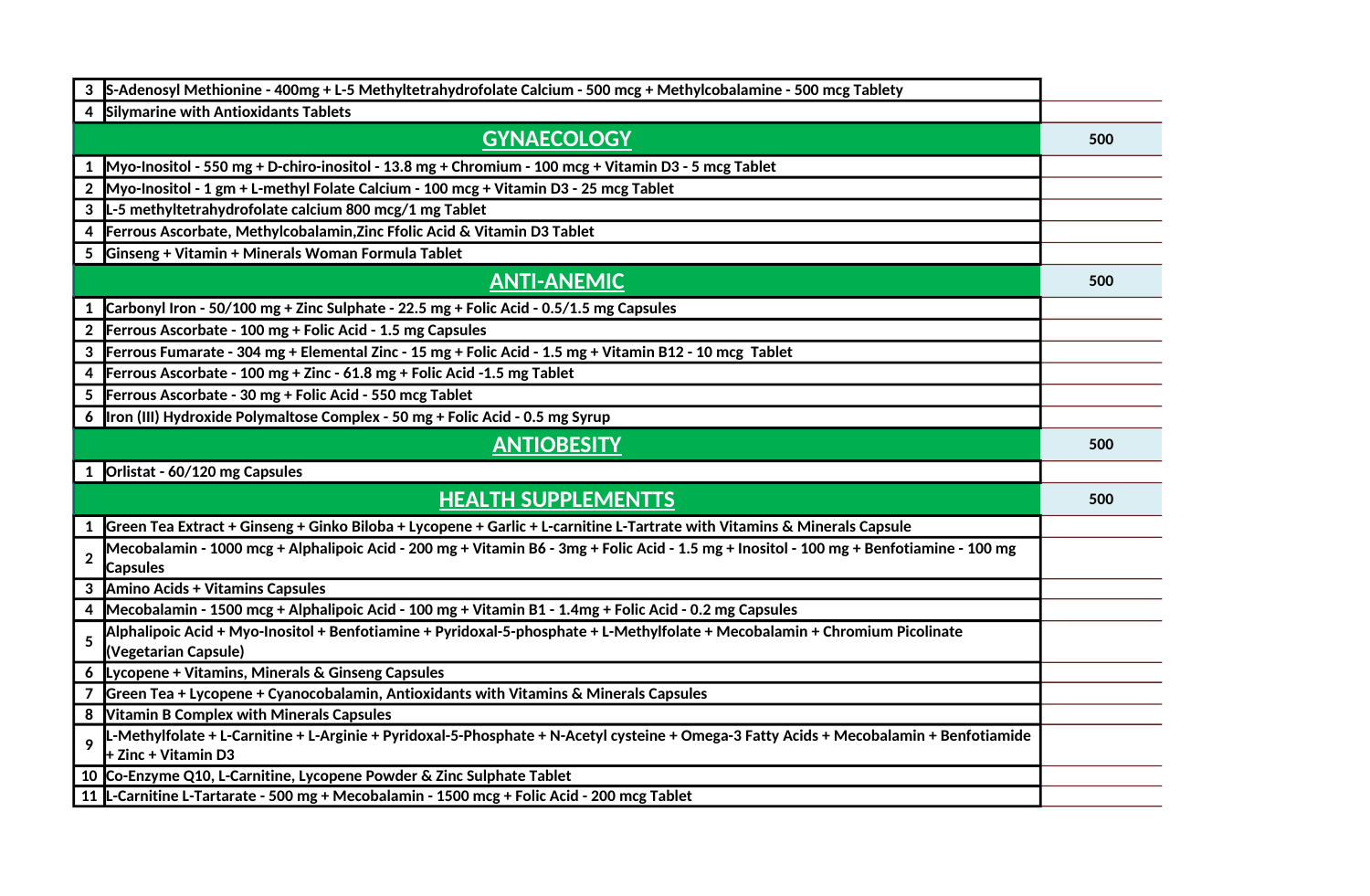|    | 12 Lycopene, Antipoxidants, DHA & Multivitamin with Multimineral Tablet                                                                |  |
|----|----------------------------------------------------------------------------------------------------------------------------------------|--|
|    | 13 Lycopene, Methylcobalamin, Carotenoids & Multivitamins Capssules                                                                    |  |
|    | 14 Green Tea + Combination, Vitamins, Minerals & Amino Acids (5G Vegetarian Combination) Tablet                                        |  |
|    | 15   A-Z Formula Tablet                                                                                                                |  |
|    | 16 Biotin, Lycopene, Omega-3 Fatty Acid, Vitamins & Minerals Capsules                                                                  |  |
|    | 17 Ginseng, Vitamins & Minerals Capsules                                                                                               |  |
|    | 18 Green Tea Extract, Methylcobalamin, Lycopene, Vitamins & Minerals Capsules                                                          |  |
|    | 19 Tribulus Terrestris, Chasteberry Extract, Evening primrose Extract, Lycopene, Vitamins, Minerals with Amino Acids Capsules          |  |
| 20 | Natural Extract, Omega 3 Fatty Acids, Lactic Acid Bacillus, Vitamins, Minerals & Trace Elements Tablets                                |  |
|    | 21 Omega-3-Fatty Acids, Lactic Acid Bacillus, Natural Extracts, Antioxidants, Vitamins with Minerals & Trace Elements Tablet           |  |
|    | 22 Coenzyme Q10, Lycopene Powder & Amino Acid Tablet                                                                                   |  |
|    | 23 L-Methylfolate, Methylcobalamin, Pyridoxol-5-Phosphate & Vitamin D3 Tablet                                                          |  |
|    | 24 Green Tea Extract, Isoflavones, Vitamin C, Coenzyme Q10, Pine Bark Extract Lycopene, Alfa Lipoic Acid & Mecobalamin Tablet          |  |
|    | 25 Lycopene with Multivitamin Capsules                                                                                                 |  |
|    | 26 Ginseng with Multivitamin Capsule                                                                                                   |  |
|    | 27 Lycopene Formula Syrup                                                                                                              |  |
| 28 | L-Lysine - mg + Nicotinamide - 15 mg + D-Panthenol - 3 mg + Ribo.Sod. Phos. - 2.5 mg+ Thiamine HCL - 2 mg + Pyridoxine HCL - 0.75 mg + |  |
|    | Cyanoc. - 2 mcg Syrup                                                                                                                  |  |
|    | 29 Enzyme Formula Syrup                                                                                                                |  |
|    | 30 Multivitamin Formula syrup                                                                                                          |  |
|    | 31 Calcium Carbonate-625 mg (Eqv. To Elemental Calcium 250 mg) + Vitamin D3 - 125 IU Syrup                                             |  |
|    | 32 Prydoxine Hydrochloride - 0.75 mg + Nicotinamide - 15 mg + Cynocobalamin - mcg + Lysine Hydrochloride - 37.5 mg syrup               |  |
|    | <b>Terms &amp; Conditions</b>                                                                                                          |  |
|    | 1 Approval Charges = Rs 1500/- per product.                                                                                            |  |
|    | 2 Cylinder Charges = Rs 1500/- per colour                                                                                              |  |
| 3  | Inventory Charges = Rs 5000/- per product.                                                                                             |  |
|    | 4 Vat will be applicable.                                                                                                              |  |
|    | 5 Fright will be applicable.                                                                                                           |  |
|    | <b>Delivery Period</b>                                                                                                                 |  |
|    | 1 30 Days from the date of confirmation of design                                                                                      |  |
|    | 2 This schedule is for above mentioned products only.                                                                                  |  |
|    |                                                                                                                                        |  |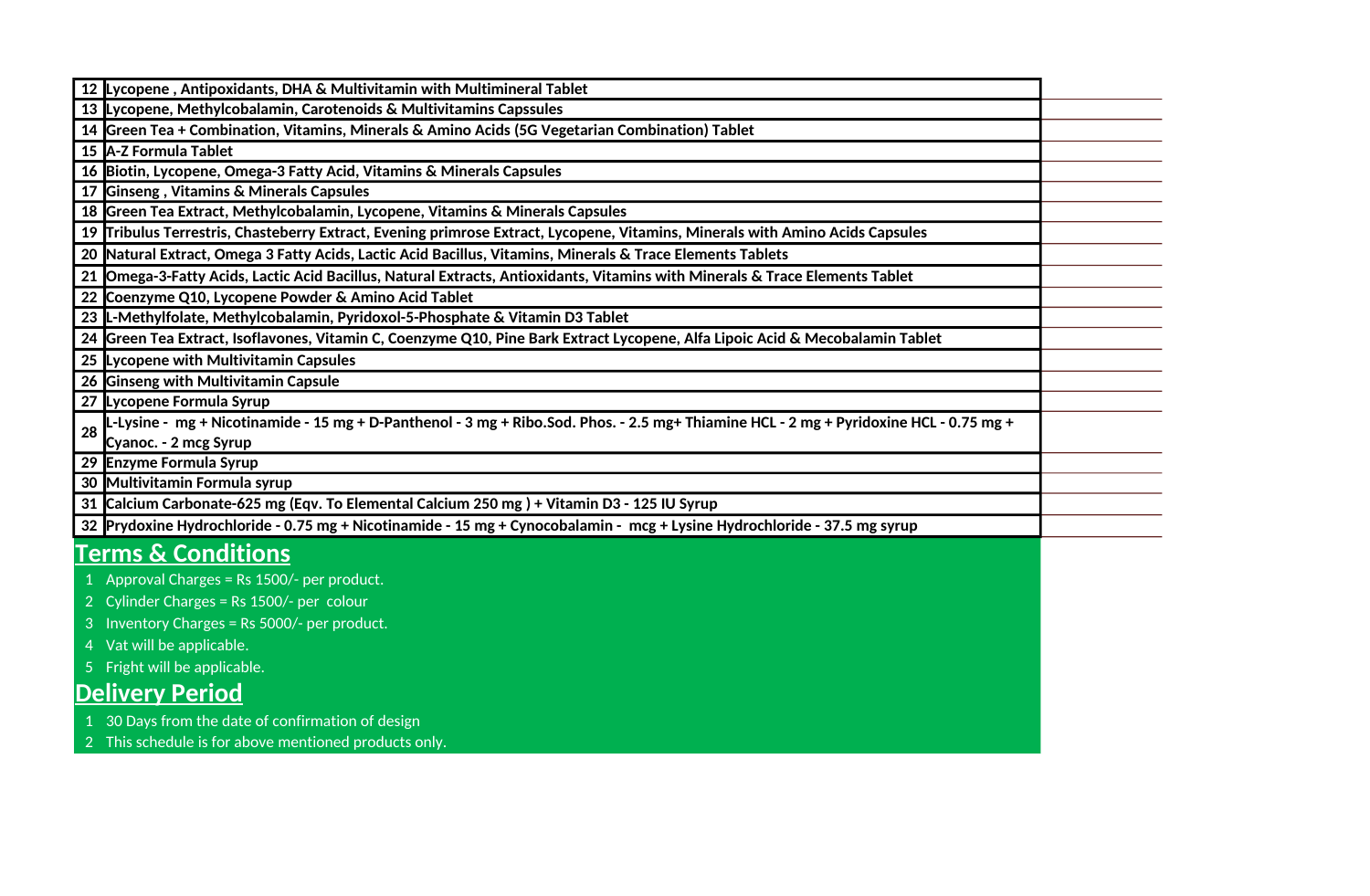| <b>ADOKIA NUTRATECH</b> |                                                                                      |             |  |  |
|-------------------------|--------------------------------------------------------------------------------------|-------------|--|--|
|                         | Office no. 252, 2nd Floor, Khasra No. 215, Sarja Mkt., Nahar Pur, Sector -7, Rohini, |             |  |  |
|                         | <b>New Delhi-110085</b>                                                              |             |  |  |
|                         | <b>Softgel (food) Product List</b>                                                   |             |  |  |
| S.No.                   | <b>COMPOSITION</b>                                                                   | <b>PACK</b> |  |  |
| 1                       | Each soft gelatin capsule contains (Approx).                                         |             |  |  |
|                         | Calcitrol .25mcg                                                                     |             |  |  |
|                         | Calcium Carbonate 500mg                                                              |             |  |  |
|                         | Methylcobalamin 1500mcg                                                              |             |  |  |
|                         | Vit. B6 3mg                                                                          |             |  |  |
|                         | Folic Acid 1.5mg                                                                     |             |  |  |
|                         |                                                                                      |             |  |  |
| $\overline{2}$          | Each soft gelatin capsule contains (Approx).                                         |             |  |  |
|                         | Omega 3 300mg                                                                        |             |  |  |
|                         | Methylcobalamin 1500mcg                                                              |             |  |  |
|                         | Calcitrol .25mcg                                                                     |             |  |  |
|                         | Folic Acid 400mcg                                                                    |             |  |  |
|                         | Calcium Carbonate 500mg                                                              |             |  |  |
|                         | Boron 1.5mg                                                                          |             |  |  |
|                         |                                                                                      |             |  |  |
| 3                       | Each soft gelatin capsule contains (Approx).                                         |             |  |  |
|                         | Vitamin E 400 I.U                                                                    |             |  |  |
|                         | Wheat Germ Oil 100mg                                                                 |             |  |  |
|                         | Omega 3 - 30mg                                                                       |             |  |  |
|                         |                                                                                      |             |  |  |
| 4                       | Each soft gelatin capsule contains (Approx).                                         |             |  |  |
|                         | Omega 3 (Alpha Linolenic Acid) 253mg                                                 |             |  |  |
|                         | Omega 6 (Linoleic Acid) 88.3mg                                                       |             |  |  |
|                         | Omega 9 (Oleic Acid) 21.3mg                                                          |             |  |  |
|                         |                                                                                      |             |  |  |
| 5                       | Each soft gelatin capsule contains (Approx).                                         |             |  |  |
|                         | Green Tea Extract 10mg                                                               |             |  |  |
|                         | Ginkgo Biloba 10mg                                                                   |             |  |  |
|                         | GINSENG 42.5mg                                                                       |             |  |  |
|                         | Grape Seed Extract 15mg                                                              |             |  |  |
|                         | Garlic Extract 20mg                                                                  |             |  |  |
|                         | DHA 60MG                                                                             |             |  |  |
|                         | EPA 90MG                                                                             |             |  |  |
|                         | Citrus Bioflavonoids 20mg                                                            |             |  |  |
|                         | Lutein 250mcg                                                                        |             |  |  |
|                         | Naturl mixed carotenoids (10%) 11.33MG                                               |             |  |  |
|                         | Wheat Germ Oil 25mg                                                                  |             |  |  |
|                         | Choline Bitartrate 25mg                                                              |             |  |  |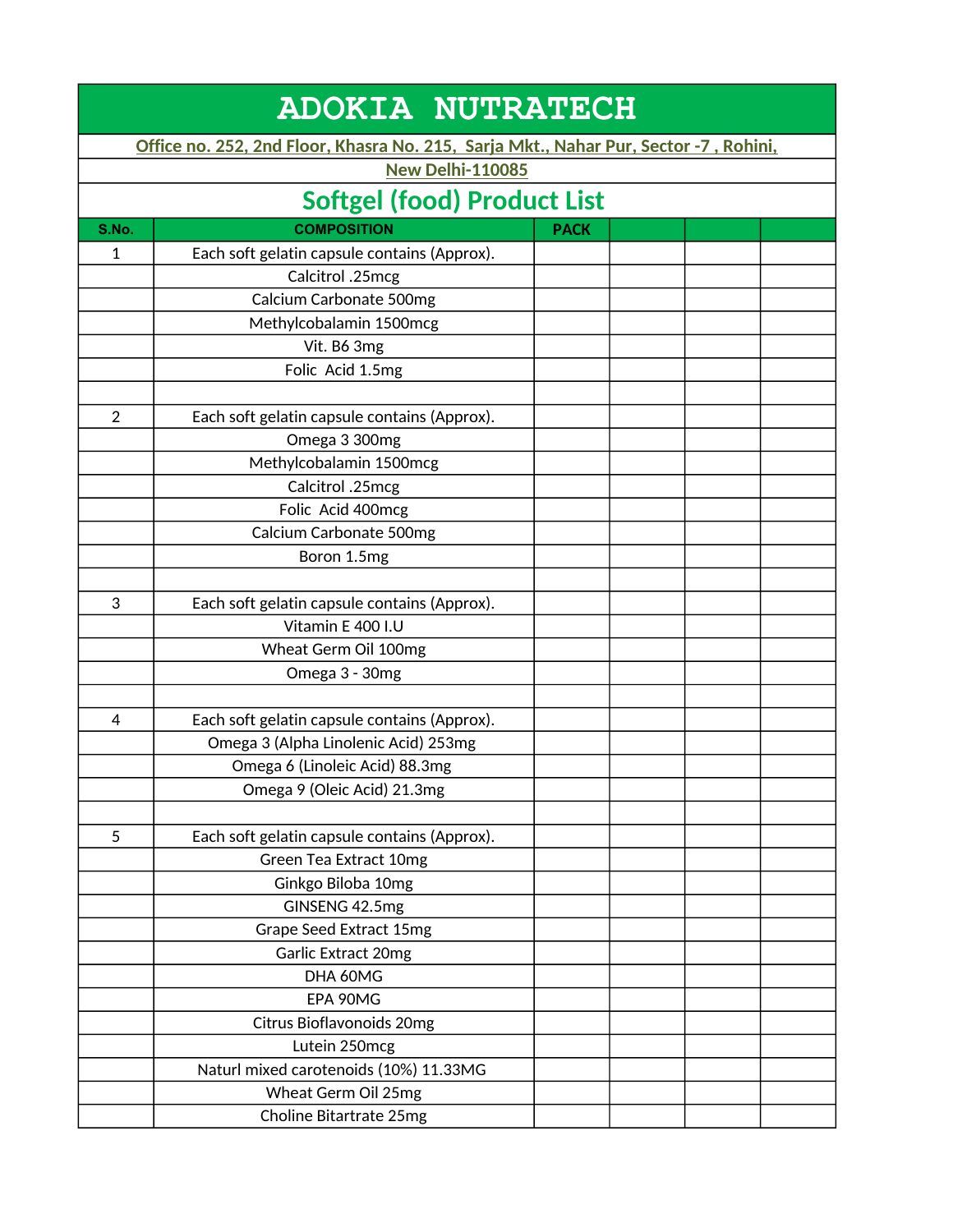|                | Benfothiamine 1.5mg                           |  |  |
|----------------|-----------------------------------------------|--|--|
|                | Biotin 100mcg                                 |  |  |
|                | Folic Acid 150mcg                             |  |  |
|                | Vit.k 10mcg                                   |  |  |
|                | Niacinamide 20mg                              |  |  |
|                | Piperine 5mg                                  |  |  |
|                | Vit B6 1mg                                    |  |  |
|                | Vit B12 1mvg                                  |  |  |
|                | Vit D3 200 I.U                                |  |  |
|                | Calcium Ascorbate 45mg                        |  |  |
|                | Elemental Calcium 20mg                        |  |  |
|                | Elemental Phosphorous 15.45mg                 |  |  |
|                | Ferrous Fumerate 30mg                         |  |  |
|                | Magnesium Oxide 30mg                          |  |  |
|                | Manganese Sulphate 1.5mg                      |  |  |
|                | Potassium Iodide 150mcg                       |  |  |
|                | Zinc Oxide 15mg                               |  |  |
|                | Elemental Copper .5mg                         |  |  |
|                | Chromium Picolinate 65mcg                     |  |  |
|                | Sodium Molybdate Dihydrate 25mcg              |  |  |
|                | Sodium Selenite Pentahydrate (Selenium) 20mcg |  |  |
|                | Elemental Chloride 4mg                        |  |  |
|                | Elemental Potassium 3.6mg                     |  |  |
|                | Sodium Borate 150mcg                          |  |  |
|                | <b>Colloidal Silicon Dioxide 2mg</b>          |  |  |
|                | Nickel Sulphate 5mcg                          |  |  |
|                | Stannous Chloride Dihydrate 10mcg             |  |  |
|                | Elemental Vanadium 10mcg                      |  |  |
|                | Lactic Acid Bacillus 150million Spores        |  |  |
|                | L-Glutathione 2mg                             |  |  |
|                |                                               |  |  |
| 6              | Each soft gelatin capsule contains (Approx).  |  |  |
|                | Lycopene 10% 5000mcg                          |  |  |
|                | Lutein 8% 2000mcg                             |  |  |
|                | Betacarotene 10% 5.17mg                       |  |  |
|                | Zinc Sulphate 27.45mg                         |  |  |
|                | Selenium Dioxide 70mcg                        |  |  |
|                | Grape Seed Ext. 10mg                          |  |  |
|                |                                               |  |  |
| $\overline{7}$ | Each soft gelatin capsule contains (Approx).  |  |  |
|                | Ferrous Ascorbate 100mg                       |  |  |
|                | Adenosylcobalamin 100mcg                      |  |  |
|                | Folic Acid 5mg                                |  |  |
|                | Zinc 7.5mg                                    |  |  |
|                | Niacinamide 10mg                              |  |  |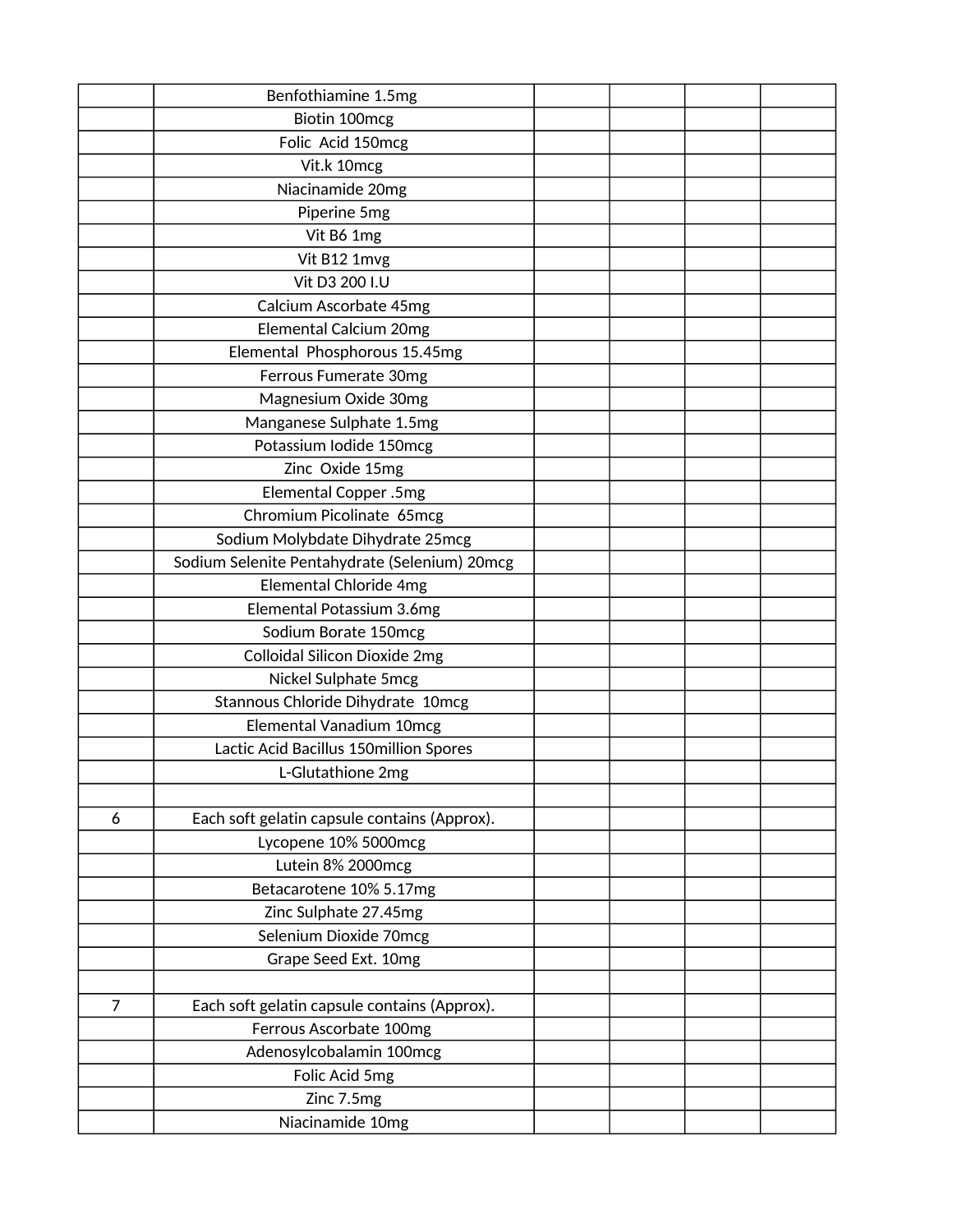|    | Vit B1 1mg                                   |  |  |
|----|----------------------------------------------|--|--|
|    | Vit B6 3mg                                   |  |  |
|    | Vit B12 1mcg                                 |  |  |
|    |                                              |  |  |
| 8  | Each soft gelatin capsule contains (Approx). |  |  |
|    | Ginseng extract powder - 42.5 mg             |  |  |
|    | Vitamin A - 2500 IU                          |  |  |
|    | Vitamin B1 - 1 mg                            |  |  |
|    | Vitamin B2 - 1.5mg                           |  |  |
|    | Vitamin B3 - 10mg                            |  |  |
|    | Vitamin B5 - 5mg                             |  |  |
|    | Vitamin B6 - 1mg                             |  |  |
|    | Vitamin B12 - 1mcg                           |  |  |
|    | Vitamin C - 50mg                             |  |  |
|    | Vitamin D3 - 200IU                           |  |  |
|    | Vitamin E-5mg                                |  |  |
|    | Folic Acid - 0.15mg                          |  |  |
|    | Calcium - 75mg                               |  |  |
|    | Phosphorus - 58mg                            |  |  |
|    | Ferrous Fumerate - 30mg                      |  |  |
|    | Zinc - 10mg                                  |  |  |
|    | Magnesium - 3mg                              |  |  |
|    | Pottasium -2mg                               |  |  |
|    | Manganese - 0.5mg                            |  |  |
|    | Copper - 0.5mg                               |  |  |
|    | Iodine -0.1mg                                |  |  |
|    |                                              |  |  |
| 9  | Each soft gelatin capsule contains (Approx). |  |  |
|    | Calcium Carbonate 500mg                      |  |  |
|    | Calcitrol 0.25mcg                            |  |  |
|    | EPA 90mg                                     |  |  |
|    | DHA 60mg                                     |  |  |
|    | Vit K2-7 45mcg                               |  |  |
|    | Folic Acid 400mcg                            |  |  |
|    | Boron 1.5mg                                  |  |  |
|    | Methycobalamin 750mcg                        |  |  |
|    |                                              |  |  |
| 10 | Each soft gelatin capsule contains (Approx). |  |  |
|    | Grapeseed Extract 25 mg                      |  |  |
|    | Lycopene 6% 2 mg                             |  |  |
|    | Lutein 6% 3mg                                |  |  |
|    | Vit.A 5000 i.u                               |  |  |
|    | Vit.B1 1mg                                   |  |  |
|    | Vit.B2 1mg                                   |  |  |
|    | Folic Acid 1.5mg                             |  |  |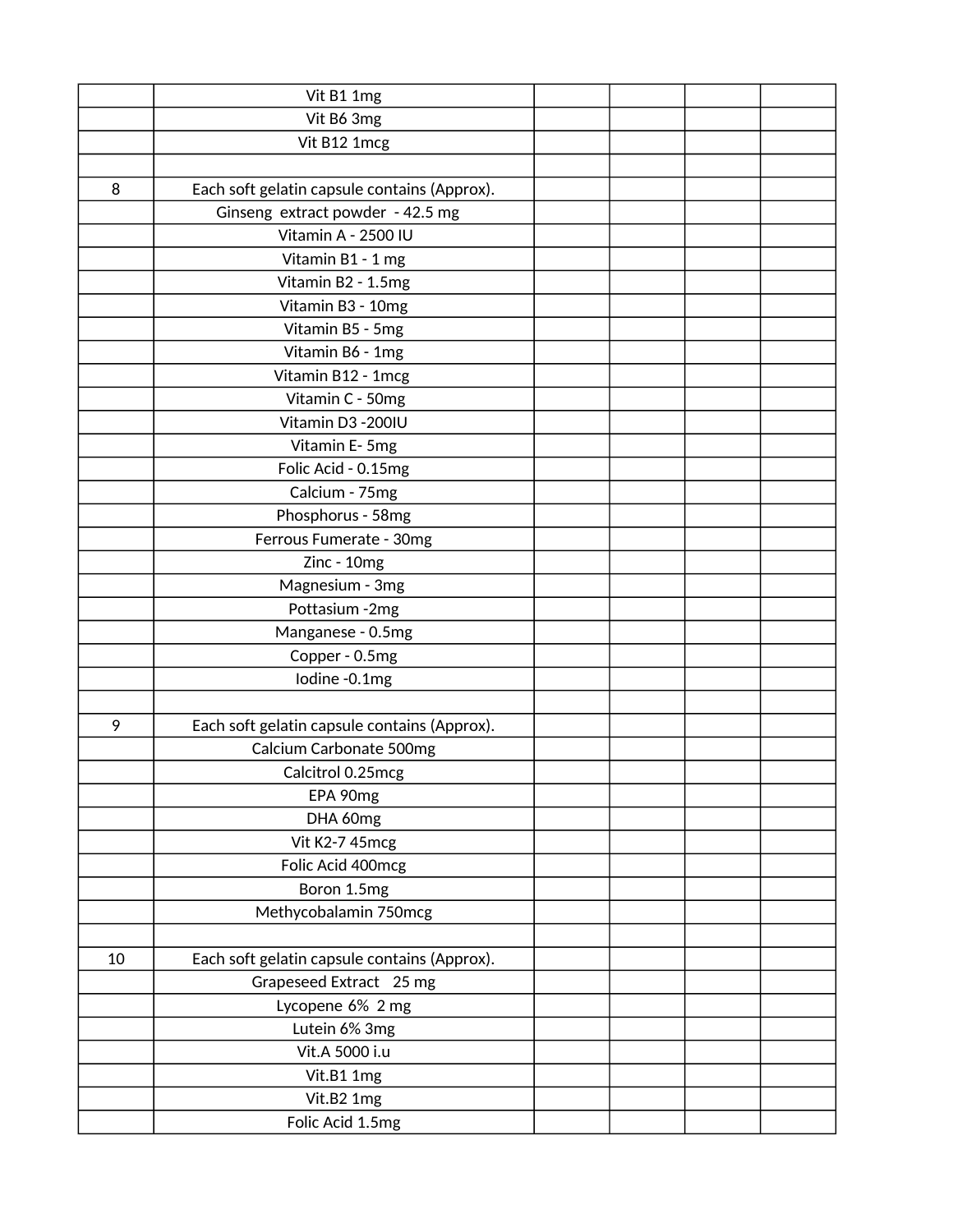|    | Zinc Sulphate Monohydrate 7.5mg              |  |  |
|----|----------------------------------------------|--|--|
|    |                                              |  |  |
| 11 | <b>EACH SOFTGEL CONTAINS:</b>                |  |  |
|    | Myo-Inositol 500mg                           |  |  |
|    | L-Methyl Folate 500mcg                       |  |  |
|    | Vit D3 1000 i.u                              |  |  |
|    | N-Acetyl Cysteine 250mg                      |  |  |
|    | L-Arginine 100mg                             |  |  |
|    |                                              |  |  |
| 12 | <b>EACH SOFTGEL CONTAINS:</b>                |  |  |
|    | Bovine Colostrum 500mg                       |  |  |
|    | Vit C 100mg                                  |  |  |
|    | Vit E 25mg                                   |  |  |
|    | Lycopene 500mcg                              |  |  |
|    |                                              |  |  |
| 13 | <b>EACH SOFTGEL CONTAINS:</b>                |  |  |
|    | Vit E 200mg                                  |  |  |
|    | Levocarnitine 150mg                          |  |  |
|    |                                              |  |  |
| 14 | Each soft gelatin capsule contains (Approx). |  |  |
|    | Cissus Quandragularis Linn Ext 750mg         |  |  |
|    | Vitex Nirgundo Ext 200mg                     |  |  |
|    | Boswellia Serrata Ext 200mg                  |  |  |
|    | Withania Somnifera 100mg                     |  |  |
|    |                                              |  |  |
| 15 | Each soft gelatin capsule contains (Approx). |  |  |
|    | Vitamin-A (as palmitate) 1600 IU             |  |  |
|    | Vitamin-D3 100 IU                            |  |  |
|    | Vitamin-B1 1 mg                              |  |  |
|    | Vitamin-B2 1 mg                              |  |  |
|    | Vitamin-B6 0.5 mg                            |  |  |
|    | Vitamin-B12 0.5 mcg                          |  |  |
|    | Vitamin-C 25 mg                              |  |  |
|    | Vitamin-E Acetate 5 mg                       |  |  |
|    | Nicotinamide 15 mg                           |  |  |
|    | Calcium Pantothenate 1 mg                    |  |  |
|    | Folic Acid 50 mcg                            |  |  |
|    | Calcium as Dicalcium Phosphate 75 mg         |  |  |
|    | Phosphorus from DCP 58 mg                    |  |  |
|    | Copper from Copper Sulphate 45 mcg           |  |  |
|    | Iodine from Potassium Iodide 0.075 mg,       |  |  |
|    | Manganese as Manganese Sulphate 0.5 mg       |  |  |
|    | Magnesium as Magnesium Sulphate 3 mg         |  |  |
|    | Zinc Sulphate 0.5 mg                         |  |  |
|    | Potassium as Potassium Sulphate 2 mg         |  |  |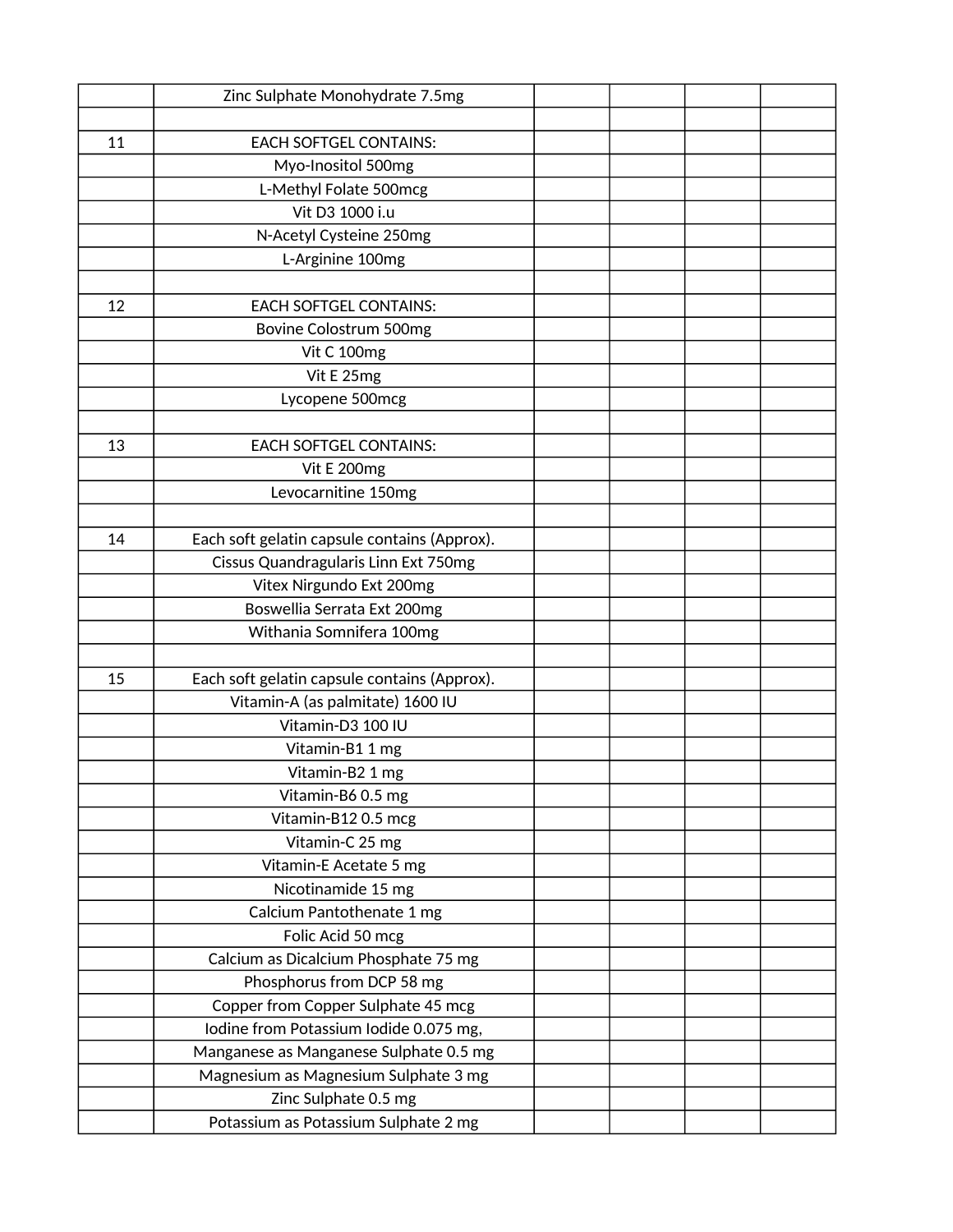|    | Molybdenum as Sodium Molybdate 0.1 mg        |  |  |
|----|----------------------------------------------|--|--|
|    |                                              |  |  |
| 16 | Each soft gelatin capsule contains (Approx). |  |  |
|    | Vitamin-A (as palmitate) 2500 IU             |  |  |
|    | Vitamin-D3 200 IU                            |  |  |
|    | Vitamin-B1 1 mg                              |  |  |
|    | Vitamin-B2 1.5 mg                            |  |  |
|    | Vitamin-B6 1 mg                              |  |  |
|    | Vitamin-B12 1 mcg                            |  |  |
|    | Vitamin-C 50 mg                              |  |  |
|    | Vitamin-E Acetate 5 mg                       |  |  |
|    | Nicotinamide 15 mg                           |  |  |
|    | Calcium Pantothenate 5 mg                    |  |  |
|    | Folic Acid 0.15 mcg,                         |  |  |
|    | Calcium (as Dicalcium Phosphate) 75 mg       |  |  |
|    | Phosphorus (from DCP) 58 mg                  |  |  |
|    | Iodine (as Potassium Iodide) 0.1 mg          |  |  |
|    | Manganese (as Manganese Sulphate) 0.5 mg     |  |  |
|    | Magnesium (as Magnesium Sulphate) 3 mg       |  |  |
|    | Potassium (as Potassium Sulphate) 2 mg       |  |  |
|    | Zinc (as Zinc Oxide) 10 mg                   |  |  |
|    | Ferrous Fumarate 30 mg                       |  |  |
|    |                                              |  |  |
| 17 | Each soft gelatin capsule contains (Approx). |  |  |
|    | Omega 3 (EPA 180mg + DHA 120mg)              |  |  |
|    |                                              |  |  |
| 18 | Each soft gelatin capsule contains (Approx). |  |  |
|    | Omega 3 (EPA + DHA) 300mg                    |  |  |
|    |                                              |  |  |
| 19 | Each soft gelatin capsule contains (Approx). |  |  |
|    | Flaxseed Oil 450mg                           |  |  |
|    |                                              |  |  |
| 20 | <b>EACH SOFTGEL CONTAINS:</b>                |  |  |
|    | Carbonyl Iron 100mg                          |  |  |
|    | Zinc Sulphate Monohydrate 61.8mg             |  |  |
|    | Selenium 60mcg                               |  |  |
|    | Folic Acid 1 mg                              |  |  |
|    | Vit.B12 15mcg                                |  |  |
|    |                                              |  |  |
| 21 | Each soft gelatin capsule contains (Approx). |  |  |
|    | Coenzyme Q10 100mg                           |  |  |
|    | Vit.E 200mg                                  |  |  |
|    |                                              |  |  |
| 22 | Each soft gelatin capsule contains (Approx). |  |  |
|    | Vit.A 1600 iu                                |  |  |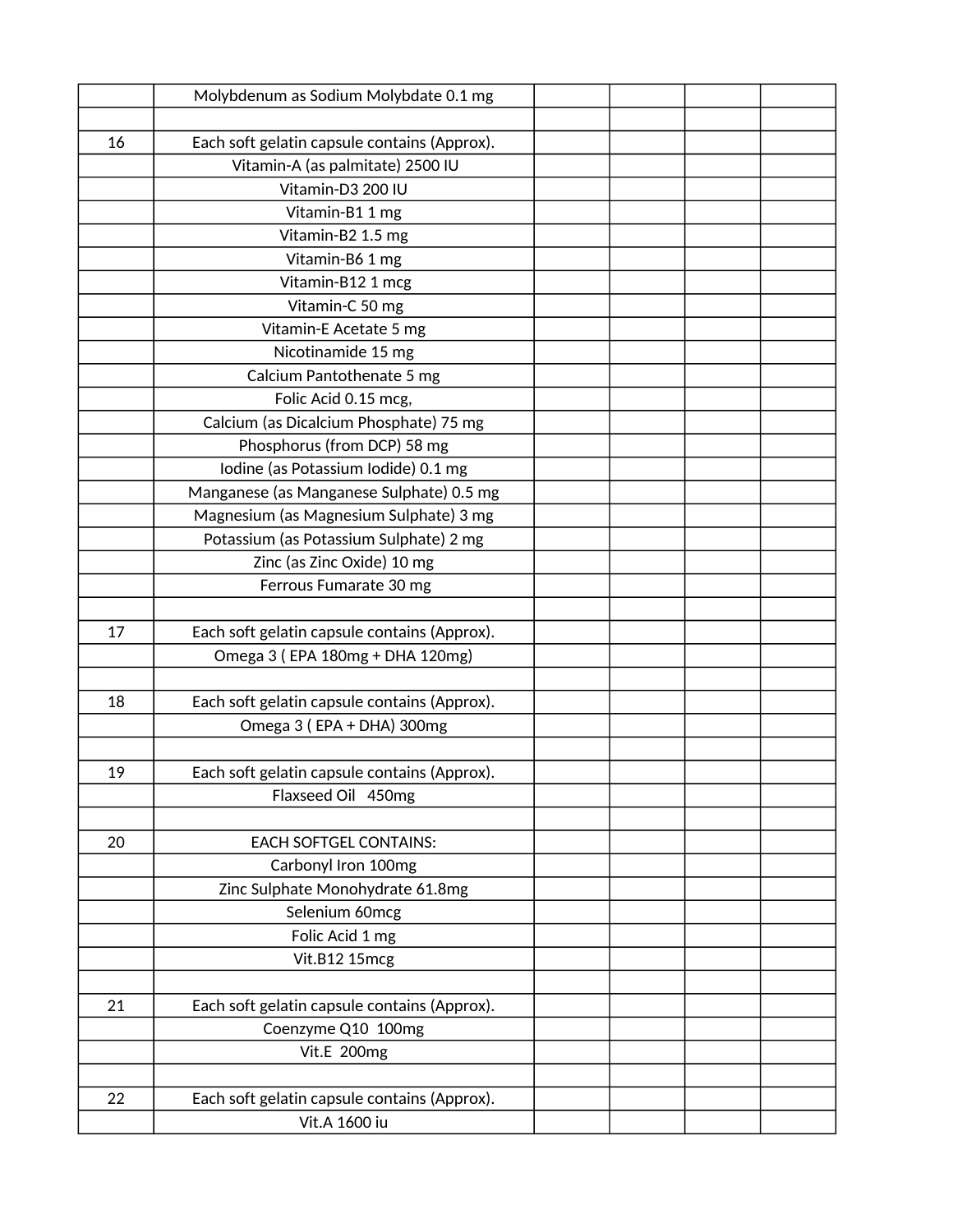|    | Betacarotene 5mg                             |  |  |
|----|----------------------------------------------|--|--|
|    | Vit.E 25iu                                   |  |  |
|    | Ascorbic Acid 50mg                           |  |  |
|    | Zinc Sulphate 7.5mg                          |  |  |
|    | Copper Sulphate 1mg                          |  |  |
|    | Sodium Selenate 150mcg                       |  |  |
|    | Manganese Sulphate 1.5mg                     |  |  |
|    |                                              |  |  |
| 23 | Each soft gelatin capsule contains (Approx). |  |  |
|    | Lycopene 5000mcg                             |  |  |
|    | <b>Vit.A 5000iu</b>                          |  |  |
|    | Vit.C 50mg                                   |  |  |
|    | Vit.E 10mg                                   |  |  |
|    | Zinc Sulphate Monohydrate 22.5mg             |  |  |
|    | Selenium Dioxide 70mcg                       |  |  |
|    |                                              |  |  |
| 24 | Each soft gelatin capsule contains (Approx). |  |  |
|    | <b>DIACERIN 50 MG</b>                        |  |  |
|    | GLUCOSAMINE 750 MG                           |  |  |
|    | METHYL SULPHONYL METHANE 250 MG              |  |  |
|    |                                              |  |  |
| 25 | Each soft gelatin capsule contains (Approx). |  |  |
|    | PREGABALIN 75 MG                             |  |  |
|    | METHYLCOBLAMIN 750 MCG                       |  |  |
|    |                                              |  |  |
| 26 | Each soft gelatin capsule contains (Approx). |  |  |
|    | COENZYME Q10 -- 100 MG                       |  |  |
|    | <b>SELENIUM</b><br>70MCG<br>$\sim$ $\sim$    |  |  |
|    | L-ARGININE<br>100 MG<br>$\sim$ $\sim$        |  |  |
|    | <b>EPA -- 90 MG</b>                          |  |  |
|    | <b>DHA -- 60 MG</b>                          |  |  |
|    |                                              |  |  |
| 27 | Each soft gelatin capsule contains (Approx). |  |  |
|    | COENZYME Q10 100MG                           |  |  |
|    | EICOSAPENTAENOIC ACID 90MG                   |  |  |
|    | DOCOSAHEXAENOIC ACID 60MG                    |  |  |
|    | LYCOPENE (AS 10%) 4000MCG                    |  |  |
|    | SELENIUM 70MCG                               |  |  |
|    |                                              |  |  |
| 28 | Each soft gelatin capsule contains (Approx). |  |  |
|    | Curcumin 500mg                               |  |  |
|    | Piperine 10mg                                |  |  |
|    |                                              |  |  |
| 29 | Each soft gelatin capsule contains (Approx). |  |  |
|    | Ferrous Ascorbate 100mg                      |  |  |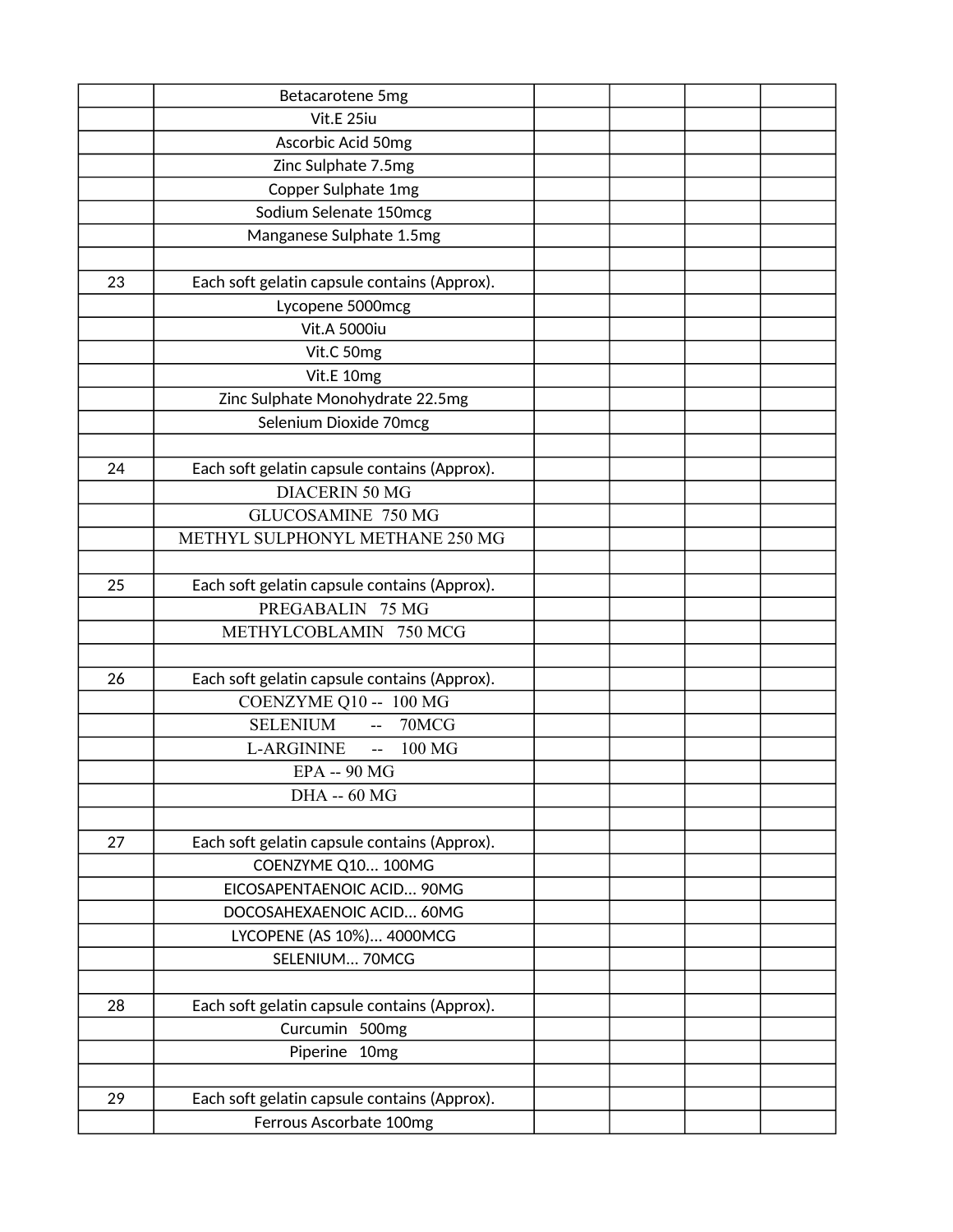|    | Folic Acid 1.5mg                             |  |  |
|----|----------------------------------------------|--|--|
|    | Zinc Sulphate Monohydrate 22.5mg             |  |  |
|    |                                              |  |  |
| 30 | Each soft gelatin capsule contains (Approx). |  |  |
|    | Alpha lipoic Acid 50mg                       |  |  |
|    | Folic Acid 500mcg                            |  |  |
|    | Methylcobalamin 500mcg                       |  |  |
|    | Vit.B2 1.5mg                                 |  |  |
|    | Vit.B6 1.5mg                                 |  |  |
|    | Vit.E 5i.u                                   |  |  |
|    | Chromium 300mcg                              |  |  |
|    | Selenium 60mcg                               |  |  |
|    | Zinc 7.5mg                                   |  |  |
|    |                                              |  |  |
| 31 | Each soft gelatin capsule contains (Approx). |  |  |
|    | Vit C 50mg                                   |  |  |
|    | ALA 100mg                                    |  |  |
|    | Grape seed 25mg                              |  |  |
|    | I Glutathione 500mcg                         |  |  |
|    |                                              |  |  |
| 32 | Each soft gelatin capsule contains (Approx). |  |  |
|    | Vit A 600mcg                                 |  |  |
|    | Vit C 75mg                                   |  |  |
|    | Vit D3 5mcg                                  |  |  |
|    | Vit E 15mg                                   |  |  |
|    | Vit B2 1.6mg                                 |  |  |
|    | Folic Acid 400mcg                            |  |  |
|    | Vit B12 1.5mcg                               |  |  |
|    | Biotin 30mcg                                 |  |  |
|    | Calcium Carbonate 100mg                      |  |  |
|    | Ferrous Ascorbate 17mg                       |  |  |
|    | Inositol 100mg                               |  |  |
|    | Lecithin 16.75mg                             |  |  |
|    | Bioperine 7.5mg                              |  |  |
|    |                                              |  |  |
| 33 | Each soft gelatin capsule contains (Approx). |  |  |
|    | Methylcobalmin 1500 mcg                      |  |  |
|    | Alpha Lipoic Acid<br>100 <sub>mg</sub>       |  |  |
|    | <b>Folic Acid</b><br>1.5mg                   |  |  |
|    | Pyridoxine HCL<br>3 <sub>mg</sub>            |  |  |
|    | Green tea 10mg                               |  |  |
|    | B13mg                                        |  |  |
|    | B <sub>2</sub> 3mg                           |  |  |
|    | <b>B62mg</b>                                 |  |  |
|    | Chromium 150mg                               |  |  |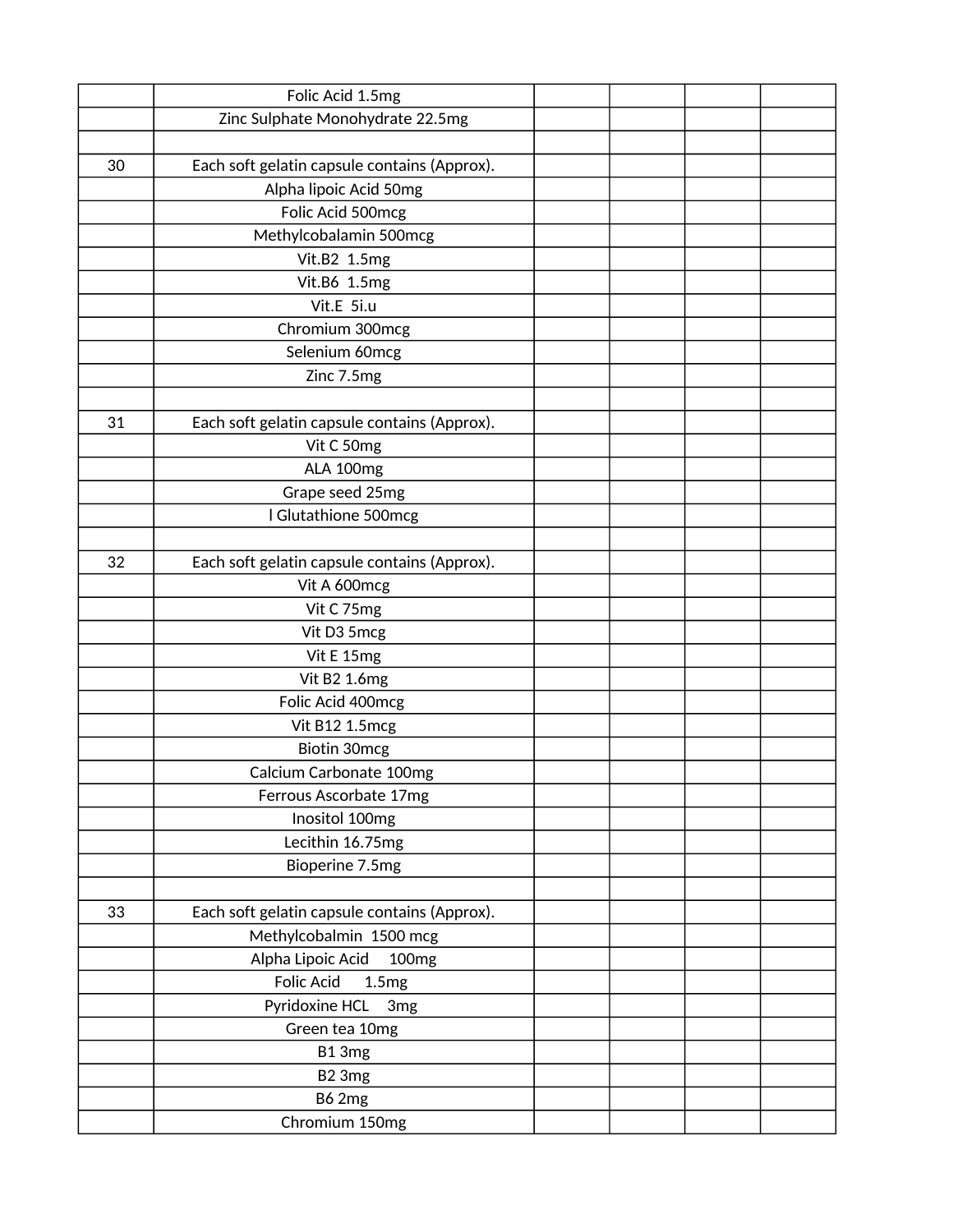|    | Selenium 60mcg                               |  |  |
|----|----------------------------------------------|--|--|
|    | Soya lecithin 5mg                            |  |  |
|    |                                              |  |  |
| 34 | Each soft gelatin capsule contains (Approx). |  |  |
|    | Lecithin 525mg                               |  |  |
|    | Silymarine 140mg                             |  |  |
|    |                                              |  |  |
| 35 | Each soft gelatin capsule contains (Approx). |  |  |
|    | <b>CRANBERRY EXTRACT 200 MG</b>              |  |  |
|    | D-MANNOSE 50 MG                              |  |  |
|    |                                              |  |  |
| 36 | Each soft gelatin capsule contains (Approx). |  |  |
|    | OMEGA3FATTYACID(DHA40%) 200mg                |  |  |
|    | <b>FOLICACID 5MG</b>                         |  |  |
|    | METHYLCOBALAMINE 1500mcg                     |  |  |
|    | PYRIDOXINE 1.5mg                             |  |  |
|    |                                              |  |  |
| 37 | Each soft gelatin capsule contains (Approx). |  |  |
|    | VITAMIN A PALMITATE 2500 IU                  |  |  |
|    | TOCOPHERYL ACETATE 120I.U                    |  |  |
|    | VITAMINC 40 MG                               |  |  |
|    | ZINC SULPHATE MONOHYDRATE<br>15 MG           |  |  |
|    | LUTEIN 20 MG                                 |  |  |
|    | ASTAXENTHINE 4MG                             |  |  |
|    | <b>ZEAXANTHIN 4 MG</b>                       |  |  |
|    |                                              |  |  |
| 38 | Each soft gelatin capsule contains (Approx). |  |  |
|    | <b>SAW PALMETTO EXTRACT 320MG</b>            |  |  |
|    | <b>BETA SITOSTEROL 75MG</b>                  |  |  |
|    | <b>BIOTIN 5MG</b>                            |  |  |
|    | VITAMINE B6 2MG                              |  |  |
|    | FOLIC ACID 200MCG                            |  |  |
|    | ZINC METHIONINE COMPLEX 12MG                 |  |  |
|    | SELINIUM 34MCG                               |  |  |
|    | NIACINAMIDE 18MG                             |  |  |
|    | PHOSPHATIDLY CHOLINE 25mg                    |  |  |
|    |                                              |  |  |
| 39 | Each soft gelatin capsule contains (Approx). |  |  |
|    | Calcium Carbonate 500mg                      |  |  |
|    | Calcitrol 0.25mcg                            |  |  |
|    | Vit K2-7 45mcg                               |  |  |
|    | Folic Acid 400mcg                            |  |  |
|    | Boron 1.5mg                                  |  |  |
|    | Methycobalamin 750mcg                        |  |  |
|    |                                              |  |  |
|    |                                              |  |  |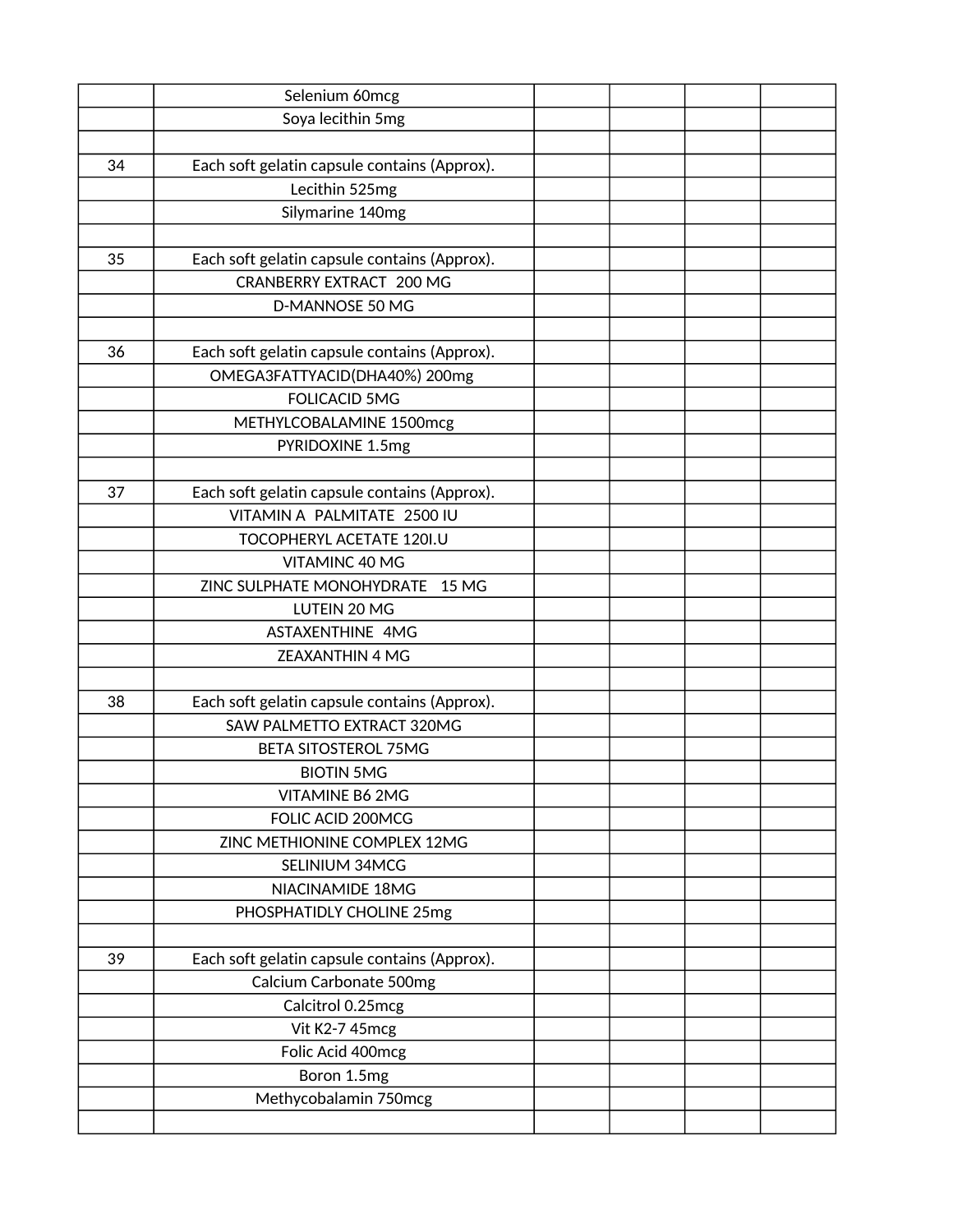| 40 | Each soft gelatin capsule contains (Approx). |  |  |
|----|----------------------------------------------|--|--|
|    | Collagen peptide 40mg                        |  |  |
|    | Sod.Hyaluronate 30mg                         |  |  |
|    | Chondroitin sulfate 200mg                    |  |  |
|    | Vit C 35mg                                   |  |  |
|    |                                              |  |  |
| 41 | Each soft gelatin capsule contains (Approx). |  |  |
|    | Collagen peptide 40mg                        |  |  |
|    | Sod.Hyaluronate 30mg                         |  |  |
|    | Chondroitin sulfate 200mg                    |  |  |
|    | Vit C 70mg                                   |  |  |
|    |                                              |  |  |
| 42 | <b>EACH SOFTGEL CONTAINS:</b>                |  |  |
|    | Vit E 200mg                                  |  |  |
|    | Levocarnitine 300mg                          |  |  |
|    |                                              |  |  |
| 43 | Each soft gelatin capsule contains (Approx). |  |  |
|    | Calcium citrate 22.75mg                      |  |  |
|    | Vitamin C 18.5mg                             |  |  |
|    | Light Magnesium Oxide 11.85mg                |  |  |
|    | Iron(Ferrous Ascorbate) 8mg                  |  |  |
|    | Aloe Barbadensis 7.5mg                       |  |  |
|    | Zinc monomethionine 4mg                      |  |  |
|    | Vitamin B10.5mg                              |  |  |
|    | Vitamin B2 0.5mg                             |  |  |
|    | Vitamin B5 0.7mg                             |  |  |
|    | Vitmain B9 64mcg                             |  |  |
|    | Vitamin B12 0.2mcg                           |  |  |
|    | Vitamin D3 16mcg                             |  |  |
|    | Vitamin A 320mcg                             |  |  |
|    | Chromium Picolinate 100mcg                   |  |  |
|    | Potassium Iodide 100mcg                      |  |  |
|    | Cupric oxide 150mcg                          |  |  |
|    | Sodium bicarbonate 100mcg                    |  |  |
|    | Manganese chloride 225 mcg                   |  |  |
|    | Sodium Molybdate 16mcg                       |  |  |
|    | <b>Stanous Chloride 5mcg</b>                 |  |  |
|    | Colloidal Silicon Dioxide 125mcg             |  |  |
|    | Selenium 16mcg                               |  |  |
|    | Vitamin B6 7.2mg                             |  |  |
|    | Vitamin B3 6.3mg                             |  |  |
|    | Vitamin E 6mg                                |  |  |
|    | Glutamic Acid 5.25mg                         |  |  |
|    | L-lysine 5mg                                 |  |  |
|    |                                              |  |  |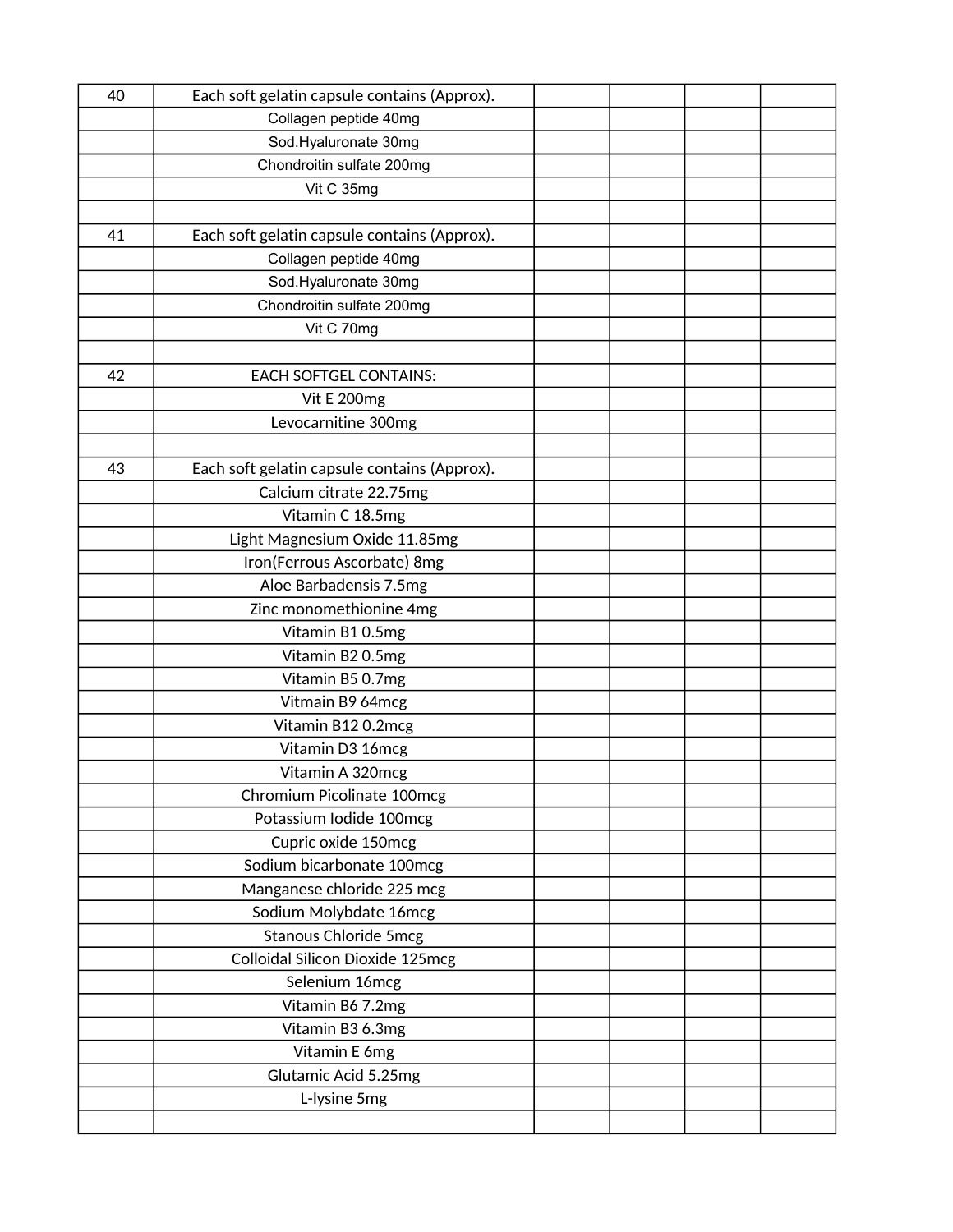| 44 | Each soft gelatin capsule contains (Approx).                                                        |  |  |
|----|-----------------------------------------------------------------------------------------------------|--|--|
|    | Grape Seed Extract 25mg                                                                             |  |  |
|    | Lycopene 6% 2mg                                                                                     |  |  |
|    | Lutein 8% 3mg                                                                                       |  |  |
|    | Vit.A Palmitate. 5000i.u                                                                            |  |  |
|    | Vit.B1 5mg                                                                                          |  |  |
|    | Vit.B2 5mg                                                                                          |  |  |
|    | Vit.B6 1.5mg                                                                                        |  |  |
|    | Vit.B12 15mcg                                                                                       |  |  |
|    | Folic Acid 1.5mg                                                                                    |  |  |
|    | Zinc Sulphate Monohydrate 23mg                                                                      |  |  |
|    | Selenium Dioxide 75mcg                                                                              |  |  |
|    |                                                                                                     |  |  |
| 45 | Each soft gelatin capsule contains (Approx).                                                        |  |  |
|    | Calcium Carbonate 500mg                                                                             |  |  |
|    | Calcitrol 0.25mcg                                                                                   |  |  |
|    | Vit K2-7 45mcg                                                                                      |  |  |
|    | Folic Acid 1.5mg                                                                                    |  |  |
|    |                                                                                                     |  |  |
| 46 | Omega-3 Fatty Acids                                                                                 |  |  |
|    | Eicosapentaenoic Acid 90mg                                                                          |  |  |
|    | Docosahexaenoic Acid 60mg                                                                           |  |  |
|    | Alpha Lipoic Acid 30mg                                                                              |  |  |
|    | Pine Bark Extract 10mg                                                                              |  |  |
|    | Vitamin C 40mg                                                                                      |  |  |
|    | Vitamin E Acetate 15mg                                                                              |  |  |
|    | Betacarotene (as 10% dispersion) 2.4mg                                                              |  |  |
|    | Vitamin B6 2mg                                                                                      |  |  |
|    | Benfotiamine 1.6mg                                                                                  |  |  |
|    | Folic Acid 100mcg                                                                                   |  |  |
|    | Vitamin B 12 1mcg                                                                                   |  |  |
|    | Zinc(as Zinc Sulphate Monohydrate) 10mg                                                             |  |  |
|    | Selenium (as Sodium Selenate) 55mcg<br>CHE CHE COMPORE HEXAIN CHERRITY (35 CHEDING CHERRITY OF ALL) |  |  |
|    | $25 \text{m}$ ca                                                                                    |  |  |
|    |                                                                                                     |  |  |
|    |                                                                                                     |  |  |
| 47 | EPA 90mg                                                                                            |  |  |
|    | DHA. 60mg                                                                                           |  |  |
|    | Ferrous Ascorbate 10mg                                                                              |  |  |
|    | Green Tea Extract 10mg                                                                              |  |  |
|    | Ginseng 42.5mg                                                                                      |  |  |
|    | Grape Seed Extract 10mg                                                                             |  |  |
|    | Natural Mixed Carotenoids 10% 5.17mg                                                                |  |  |
|    | Vitamin D3 200 i.u                                                                                  |  |  |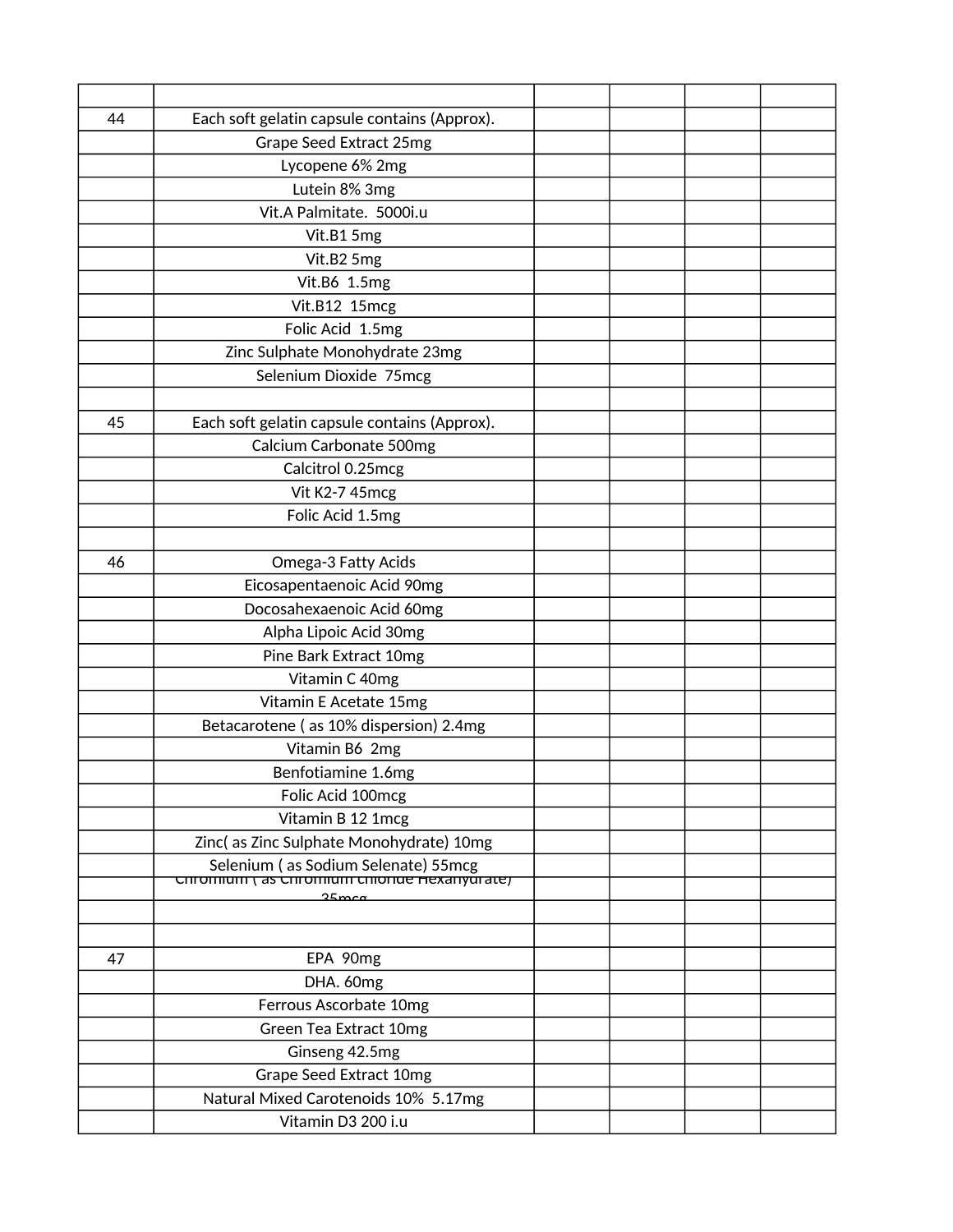|    | Wheat Germ Oil 15mg                          |  |  |
|----|----------------------------------------------|--|--|
|    | Vitamin B6 1mg                               |  |  |
|    | Vitamin B12 1mcg                             |  |  |
|    | Niacinamide 10mg                             |  |  |
|    | Folic Acid 0.15mg                            |  |  |
|    | Biotin 0.1mg                                 |  |  |
|    | Copper Sulphate Pentahydrate 0.5mg           |  |  |
|    | Chromium Picolinate 0.065mg                  |  |  |
|    | Selenium Dioxide 70mcg                       |  |  |
|    | Nickel Sulphate 0.5mg                        |  |  |
|    | Iodine (as potassium Iodide) 0.15mg          |  |  |
|    | Manganese (as Manganese Sulphate) 3mg        |  |  |
|    | Magnesium (as magnesium Sulphate) 1.5mg      |  |  |
|    | Molybdenum (as sodium molybdate) 0.025mg     |  |  |
|    | Citrus bioflavonoids 20mg                    |  |  |
|    | Choline Bitartrate 25mg                      |  |  |
|    | Lecithin 0.25mg                              |  |  |
|    | Pottassium Sulphate 3.6mg                    |  |  |
|    | Calcium Acorbate 5mg                         |  |  |
|    |                                              |  |  |
| 48 | Each soft gelatin capsule contains (Approx). |  |  |
|    | Coenzyme Q-10L<br>100mg,                     |  |  |
|    | Lycopene 10%<br>5000 I.U,                    |  |  |
|    | Vitamin B1<br>10 mg,                         |  |  |
|    | Vitamin B2<br>10 mg,                         |  |  |
|    | Vitamin B12-<br>125 mcg,                     |  |  |
|    | Vitamin B6-<br>2mg,                          |  |  |
|    | Vitamin E<br>12.5mg,                         |  |  |
|    | Zinc Sulphate<br>22.5mg,                     |  |  |
|    | Selenium Dioxide<br>74 mcg,                  |  |  |
|    | DHA-<br>60 mg,                               |  |  |
|    | L-Arginine<br>250mg,                         |  |  |
|    | L-Carnitine<br>250 mg,                       |  |  |
|    | Green Tea Extract 200mg                      |  |  |
|    |                                              |  |  |
| 49 | Each soft gelatin capsule contains (Approx). |  |  |
|    | L-Arginine 100mg                             |  |  |
|    | Grape Seed Extract 25mg                      |  |  |
|    | Lycopene 6% 2mg                              |  |  |
|    | Lutein 8% 3mg                                |  |  |
|    | Vit.A Palmitate. 5000i.u                     |  |  |
|    | Vit.B1 5mg                                   |  |  |
|    | Vit.B2 5mg                                   |  |  |
|    | Vit.B6 1.5mg                                 |  |  |
|    | Vit.B12 15mcg                                |  |  |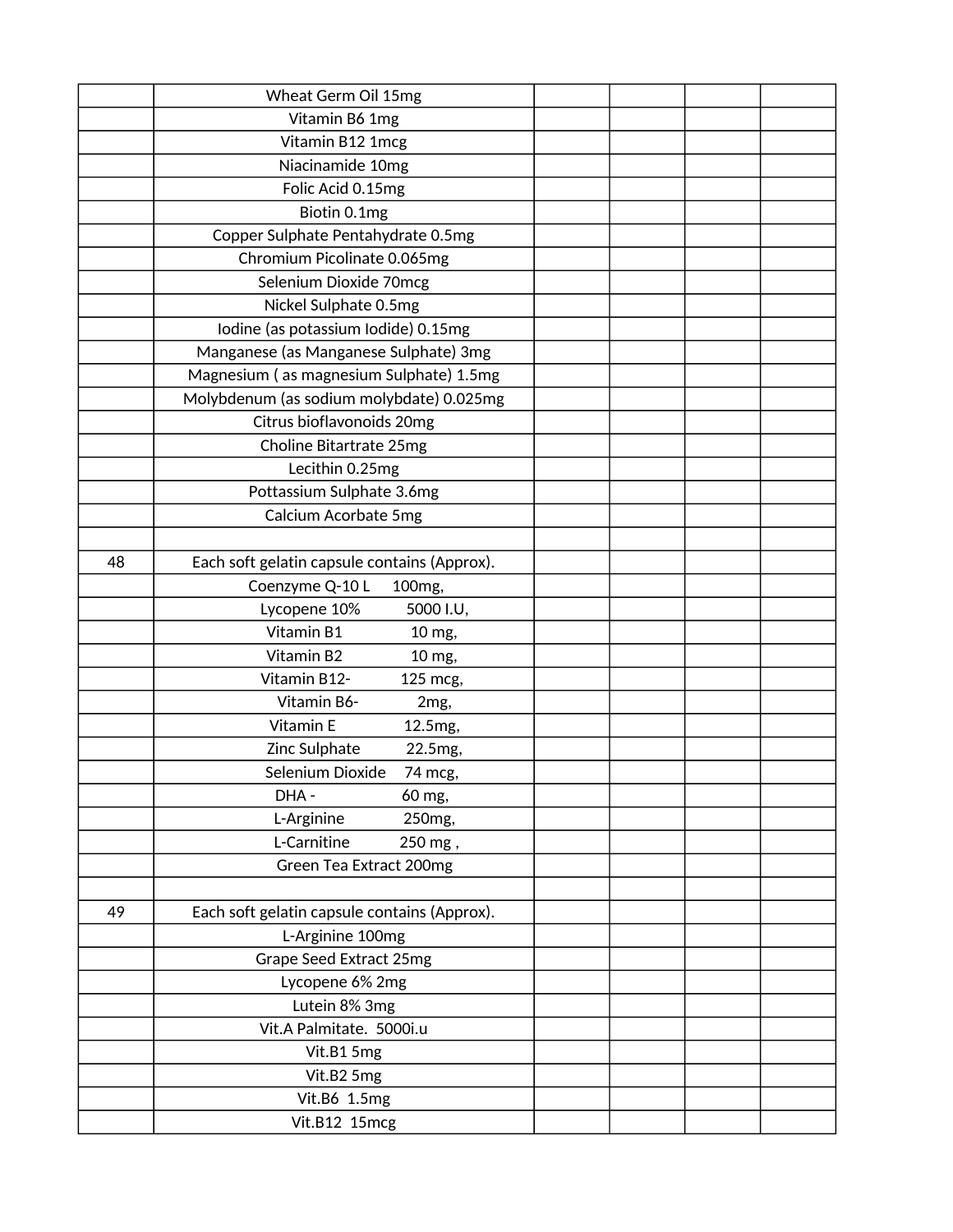|    | Folic Acid 1.5mg                             |  |  |
|----|----------------------------------------------|--|--|
|    | Zinc Sulphate Monohydrate 23mg               |  |  |
|    | Selenium Dioxide 75mcg                       |  |  |
|    |                                              |  |  |
| 50 | Each soft gelatin capsule contains (Approx). |  |  |
|    | DHA40% 160mg                                 |  |  |
|    | <b>FOLICACID 5MG</b>                         |  |  |
|    | Lycopene 5000mcg                             |  |  |
|    | Zinc 27.45 mg                                |  |  |
|    |                                              |  |  |
|    |                                              |  |  |
| 51 | Each soft gelatin capsule contains (Approx). |  |  |
|    | Vit. E 400 IU                                |  |  |
|    | Vit. C 500 MG                                |  |  |
|    | Beta Carotene 10 MG                          |  |  |
|    | Copper Sulphate Pentahydrate 10mg            |  |  |
|    | Magnesium 30 MG                              |  |  |
|    | Selenium 20 MCG                              |  |  |
|    | Zinc 15mg                                    |  |  |
|    |                                              |  |  |
| 52 | Each soft gelatin capsule contains (Approx). |  |  |
|    | Resveratrol 30% 5mg                          |  |  |
|    | Zinc (Zinc Sulphate Mono) 12mg               |  |  |
|    | Grape Seed Extract 50mg                      |  |  |
|    | Omega 3 Fatty Acids 150mg                    |  |  |
|    | Chromium (Chromium Picolinate) 200mcg        |  |  |
|    | Selenium (Selenium Dioxide) 34mcg            |  |  |
|    |                                              |  |  |
| 53 | Each soft gelatin capsule contains (Approx). |  |  |
|    | Phosphatidylserine 100mg                     |  |  |
|    | Phosphatidylcholine 200mg                    |  |  |
|    | Viamin B1 1.7mg                              |  |  |
|    | Vitamin B6 2mg                               |  |  |
|    | Vitamin B12 1mcg                             |  |  |
|    | Ginkobiloba 30mg                             |  |  |
|    |                                              |  |  |
| 54 | Each soft gelatin capsule contains (Approx). |  |  |
|    | Evening Primrose oil 500 mg capsules         |  |  |
|    |                                              |  |  |
| 55 | Each soft gelatin capsule contains (Approx). |  |  |
|    | Flaxseed 500 mg                              |  |  |
|    | Evening Primrose Oil 500 mg                  |  |  |
|    |                                              |  |  |
| 56 | Each soft gelatin capsule contains (Approx). |  |  |
|    | METHYLCOBALAMIN 1500MG                       |  |  |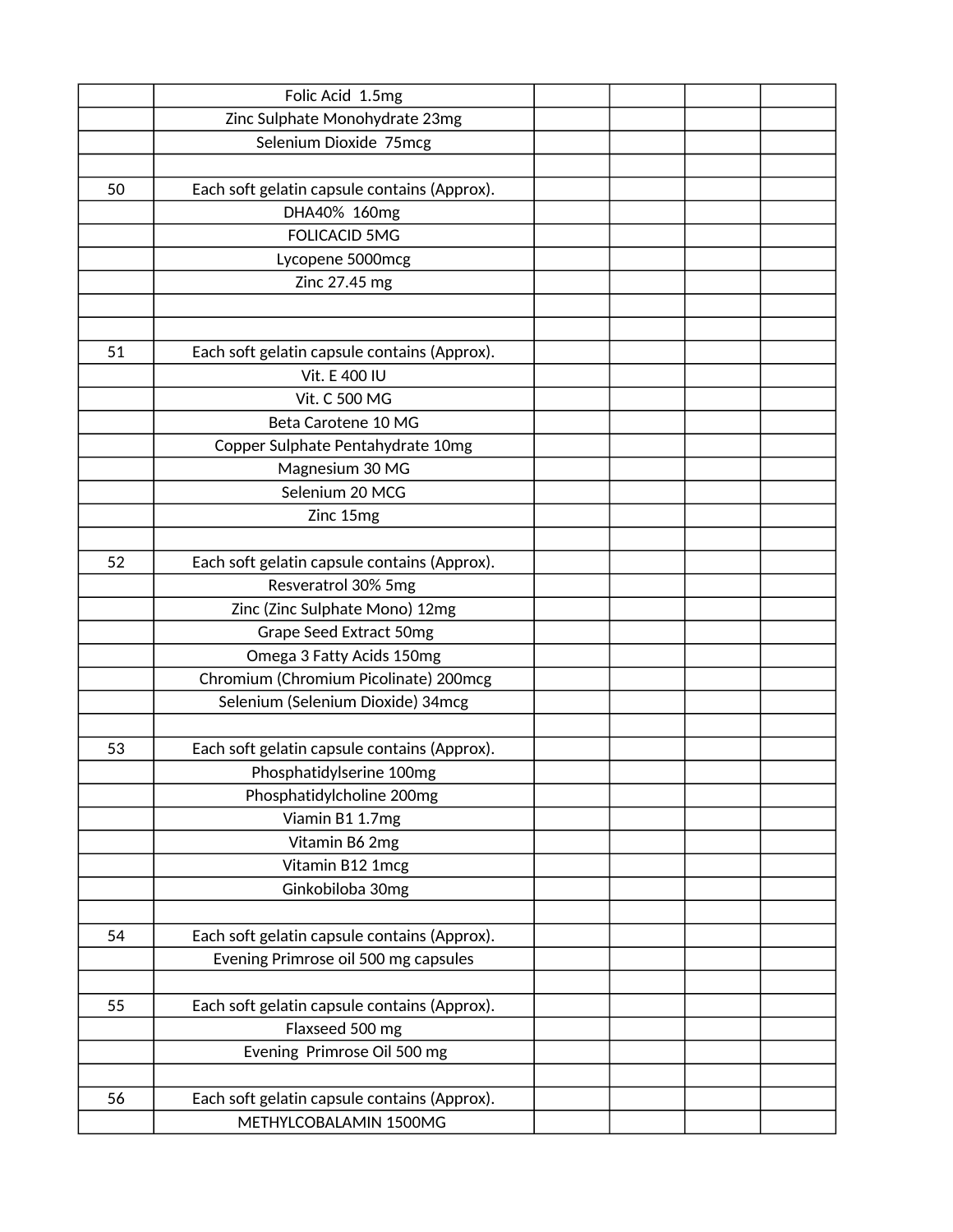|    | ALPHA LIPOIC ACID100MG                       |  |  |
|----|----------------------------------------------|--|--|
|    | PYRIDOXINE HCL3MG                            |  |  |
|    | FOLIC ACID1.5MG                              |  |  |
|    | VITAMIN D31000MG                             |  |  |
|    |                                              |  |  |
| 57 | Each soft gelatin capsule contains (Approx). |  |  |
|    | Ginseng extract powder - 42.5 mg             |  |  |
|    | Green Tea Extract - 10mg                     |  |  |
|    | Vitamin A - 2500 IU                          |  |  |
|    | Vitamin B1 - 1 mg                            |  |  |
|    | Vitamin B2 - 1.5mg                           |  |  |
|    | Vitamin B3 - 10mg                            |  |  |
|    | Vitamin B5 - 5mg                             |  |  |
|    | Vitamin B6 - 1mg                             |  |  |
|    | Vitamin B12 - 1mcg                           |  |  |
|    | Vitamin C - 50mg                             |  |  |
|    | Vitamin D3 - 200IU                           |  |  |
|    | Vitamin E-5mg                                |  |  |
|    | Folic Acid - 0.15mg                          |  |  |
|    | Calcium - 75mg                               |  |  |
|    | Phosphorus - 58mg                            |  |  |
|    | Ferrous Fumerate - 30mg                      |  |  |
|    | Zinc - 10mg                                  |  |  |
|    | Magnesium - 3mg                              |  |  |
|    | Pottasium -2mg                               |  |  |
|    | Manganese - 0.5mg                            |  |  |
|    | Copper - 0.5mg                               |  |  |
|    | lodine -0.1mg                                |  |  |
|    |                                              |  |  |
| 58 | Each soft gelatin capsule contains (Approx). |  |  |
|    | Wheat Germ Oil 400mg                         |  |  |
|    | Omega 3 30mg                                 |  |  |
|    |                                              |  |  |
| 59 | Each soft gelatin capsule contains (Approx). |  |  |
|    | Methylcobalamin 1500mcg                      |  |  |
|    | Alpha Lipoic Acid 100mg                      |  |  |
|    | Folic Acid 1.5mg                             |  |  |
|    | Pyridoxine 3mg                               |  |  |
|    | Green Tea Extract 10mg                       |  |  |
|    | Vit B1 3mg                                   |  |  |
|    | Vit B2 3mg                                   |  |  |
|    | Vit B6 2mg                                   |  |  |
|    | Chromium 150mg                               |  |  |
|    | Soya Lecithin 5mg                            |  |  |
|    | Selenium 60 mcg                              |  |  |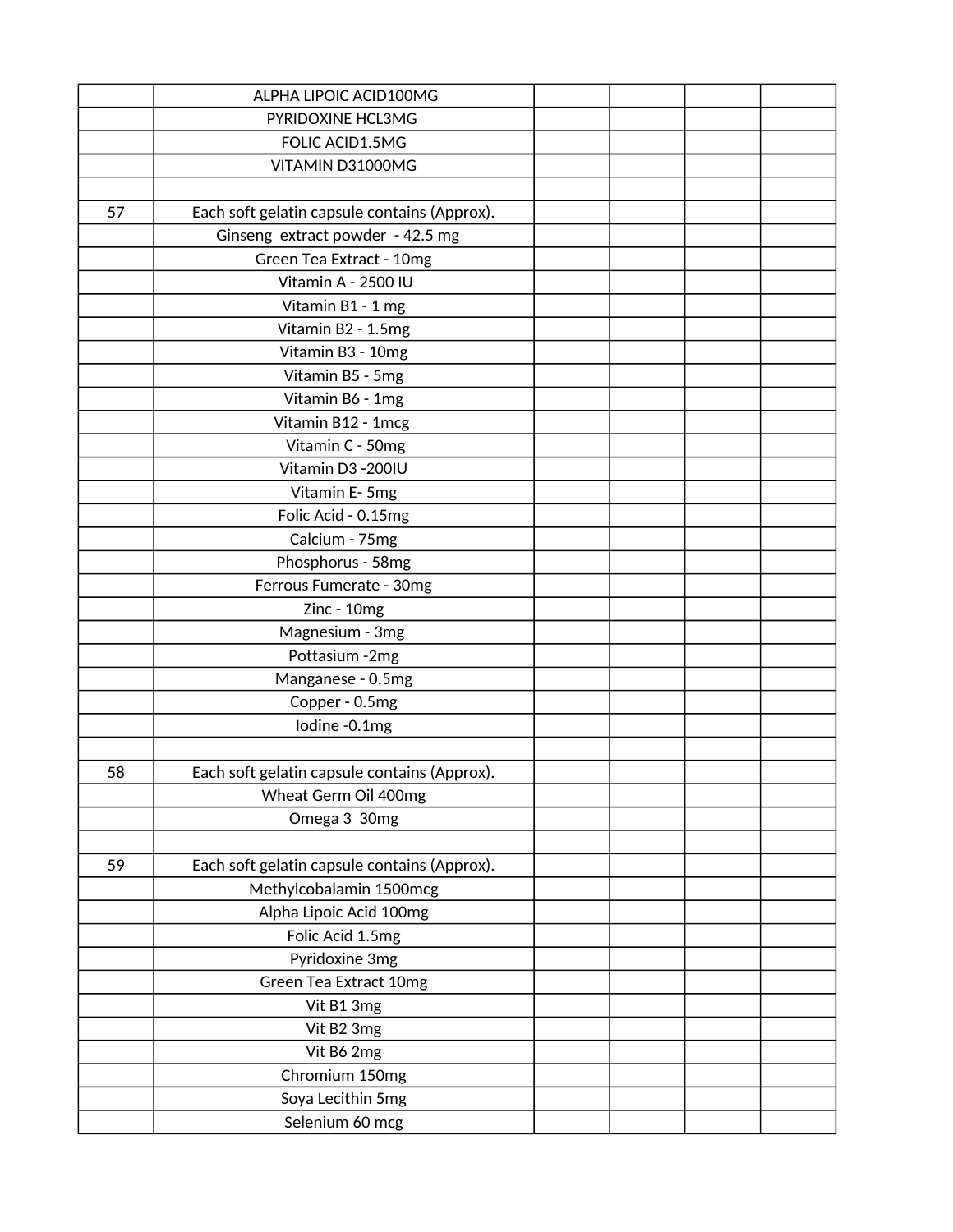| 60 | Each soft gelatin capsule contains (Approx). |  |  |
|----|----------------------------------------------|--|--|
|    | Lycopene 10000mcg                            |  |  |
|    | <b>Black Grape Seed Extract 10mg</b>         |  |  |
|    | DL Methionine 25mg                           |  |  |
|    | Adenosylcobalamin 250mcg                     |  |  |
|    | Lutein 3mg                                   |  |  |
|    |                                              |  |  |
| 61 | Each soft gelatin capsule contains (Approx). |  |  |
|    | Folic Acid 5mg                               |  |  |
|    | Methylcobalamin 500mcg                       |  |  |
|    | Pyridoxine 5mg                               |  |  |
|    |                                              |  |  |
| 62 | Each soft gelatin capsule contains (Approx). |  |  |
|    | Evening Prirose Oil 1000mg                   |  |  |
|    |                                              |  |  |
| 63 | Each soft gelatin capsule contains (Approx). |  |  |
|    | METHYLCOBALAMIN 1500MCG                      |  |  |
|    | ALPHA LIPOIC ACID 100MG                      |  |  |
|    | <b>BENFOTHIAMINE 100MG</b>                   |  |  |
|    | FOLIC ACID1.5MG                              |  |  |
|    | <b>INOSITOL 100MG</b>                        |  |  |
|    |                                              |  |  |
| 64 | Each soft gelatin capsule contains (Approx). |  |  |
|    | Calcium Carbonate 500mg                      |  |  |
|    | Calcitrol 0.25mcg                            |  |  |
|    | Vit K2-7 45mcg                               |  |  |
|    | Folic Acid 400mcg                            |  |  |
|    | Boron 1.5mg                                  |  |  |
|    | Methycobalamin 1500mcg                       |  |  |
|    |                                              |  |  |
| 65 | Each soft gelatin capsule contains (Approx). |  |  |
|    | Calcitrol .25mcg                             |  |  |
|    | Calcium Citrate 425mg                        |  |  |
|    | Zinc Sulphate 20mg                           |  |  |
|    | Magnesium 40mg                               |  |  |
|    | Methylcobalamin 1500 mcg                     |  |  |
|    |                                              |  |  |
| 66 | Each soft gelatin capsule contains (Approx). |  |  |
|    | Calcium Carbonate 500mg                      |  |  |
|    | Calcitrol 0.25mcg                            |  |  |
|    | Vit K2-7 45mcg                               |  |  |
|    | Zinc 7.5 mg                                  |  |  |
|    | Magnesium 50 mg                              |  |  |
|    | Methycobalamin 1500mcg                       |  |  |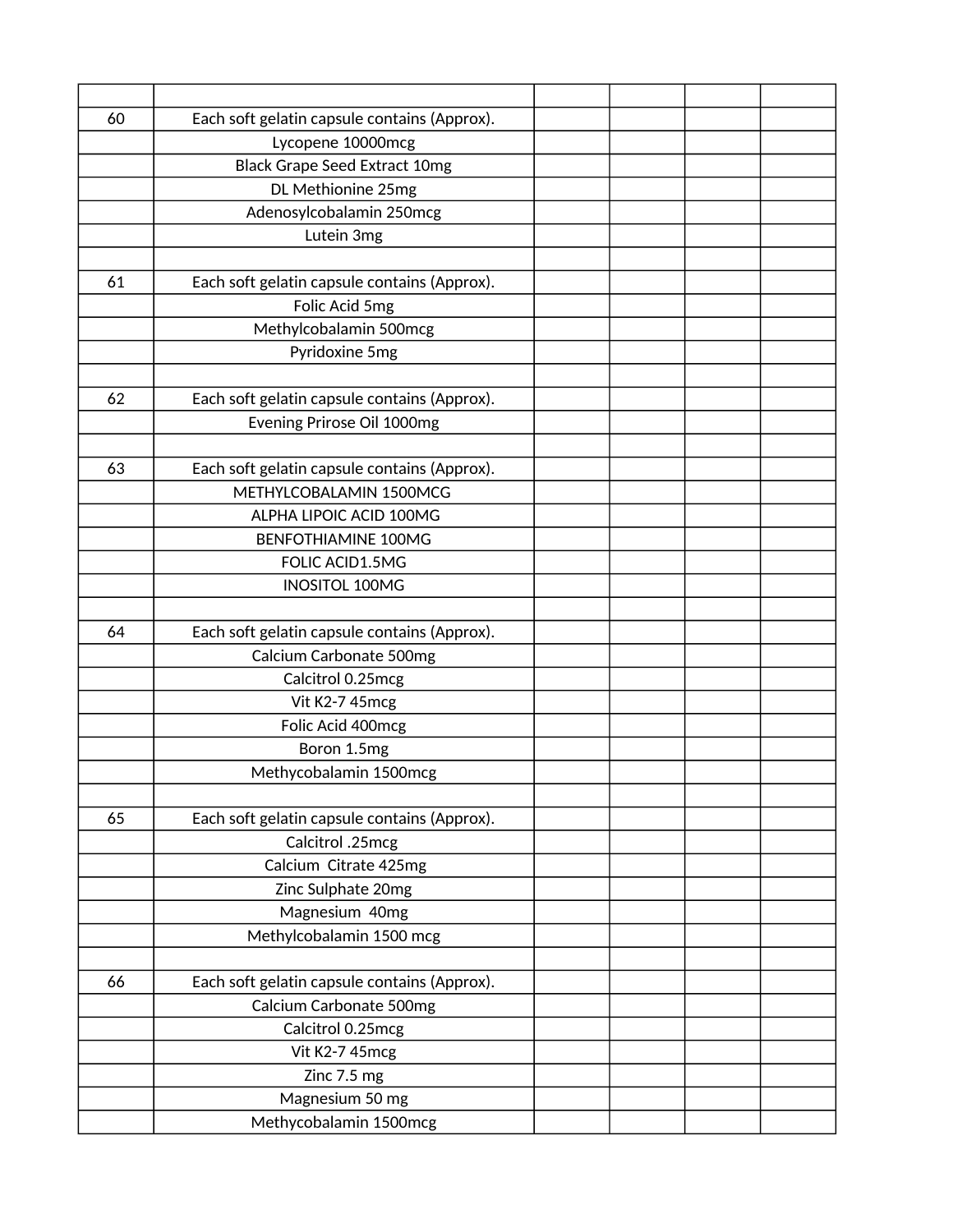|                                     | L-Methyl Folate 800 Mcg                                                                                                                                                                                                                                |             |  |  |  |  |  |  |
|-------------------------------------|--------------------------------------------------------------------------------------------------------------------------------------------------------------------------------------------------------------------------------------------------------|-------------|--|--|--|--|--|--|
| <b>Softgel (Drug) Product List</b>  |                                                                                                                                                                                                                                                        |             |  |  |  |  |  |  |
| S.No.                               | <b>COMPOSITION</b>                                                                                                                                                                                                                                     | <b>PACK</b> |  |  |  |  |  |  |
| 1                                   | Isotretinoin I.P<br>Each Soft gelatin capsule contains:<br>10 <sub>mg</sub>                                                                                                                                                                            |             |  |  |  |  |  |  |
| 2                                   | Each Soft gelatin capsule contains:<br>Isotretinoin I.P<br>20 mg                                                                                                                                                                                       |             |  |  |  |  |  |  |
| Carbonate<br>3                      | Calcitriol<br>Each Soft gelatin capsule contains:<br>I.P<br>Calcium<br>$0.25$ mcg<br>I.P<br>500 mg<br>(Eq.<br>to Elemental Calcium 200mg)<br>Zinc<br>I.P<br>$7.5 \text{ mg}$<br>(as<br>Zinc Sulphate Monohydrate IP)                                   |             |  |  |  |  |  |  |
|                                     | Calcitriol<br>Each Soft gelatin capsule contains:<br>I.P<br>$0.25$ mcg<br>Calcium Citrate Maleate<br>500 mg<br>I.P<br>Zinc Oxide<br>7.5 <sub>mg</sub><br>(Eq. To Elemental Zinc)<br>Magnesium Oxide<br>I.P<br>(Eq. to Elemental<br>50 mg<br>Magnesium) |             |  |  |  |  |  |  |
| Calcitriol<br>$5$ $z$ 5 mg          | Each Soft gelatin capsule contains:<br><b>Calcium</b><br>Citrate Maleate<br>500 mg<br>I.P<br>$0.25$ mcg<br>Zinc Sulphate Monohydrate<br><b>IP</b>                                                                                                      |             |  |  |  |  |  |  |
| 6                                   | Each Soft gelatin capsule contains:<br>Cholecalciferol<br>60000 I.U<br>(Vitamin D3)<br>I.P                                                                                                                                                             |             |  |  |  |  |  |  |
| 300 <sub>mg</sub>                   | Each Soft gelatin capsule contains:<br>Evening<br>Primrose Oil<br>B.P<br>500 <sub>mg</sub><br>Cod Liver Oil<br>B.P                                                                                                                                     |             |  |  |  |  |  |  |
| 500 <sub>mg</sub><br>8Calcitrol B.P | Each soft gelatin capsule contains Methylcobalamin<br>Folic Acid<br>1500mcg<br>I.P<br>1.5mg<br>Calcium Carbonate I.P<br>(From An Organic source of<br>oyester Shell)<br>$0.25$ mcg                                                                     |             |  |  |  |  |  |  |
|                                     | Each Soft gelatin capsule contains:<br>Clindamycin phosphate<br>I.P<br>Eq. To Clindamycin<br>100 mg<br>9 Clotrimazole I.P<br>100 mg                                                                                                                    |             |  |  |  |  |  |  |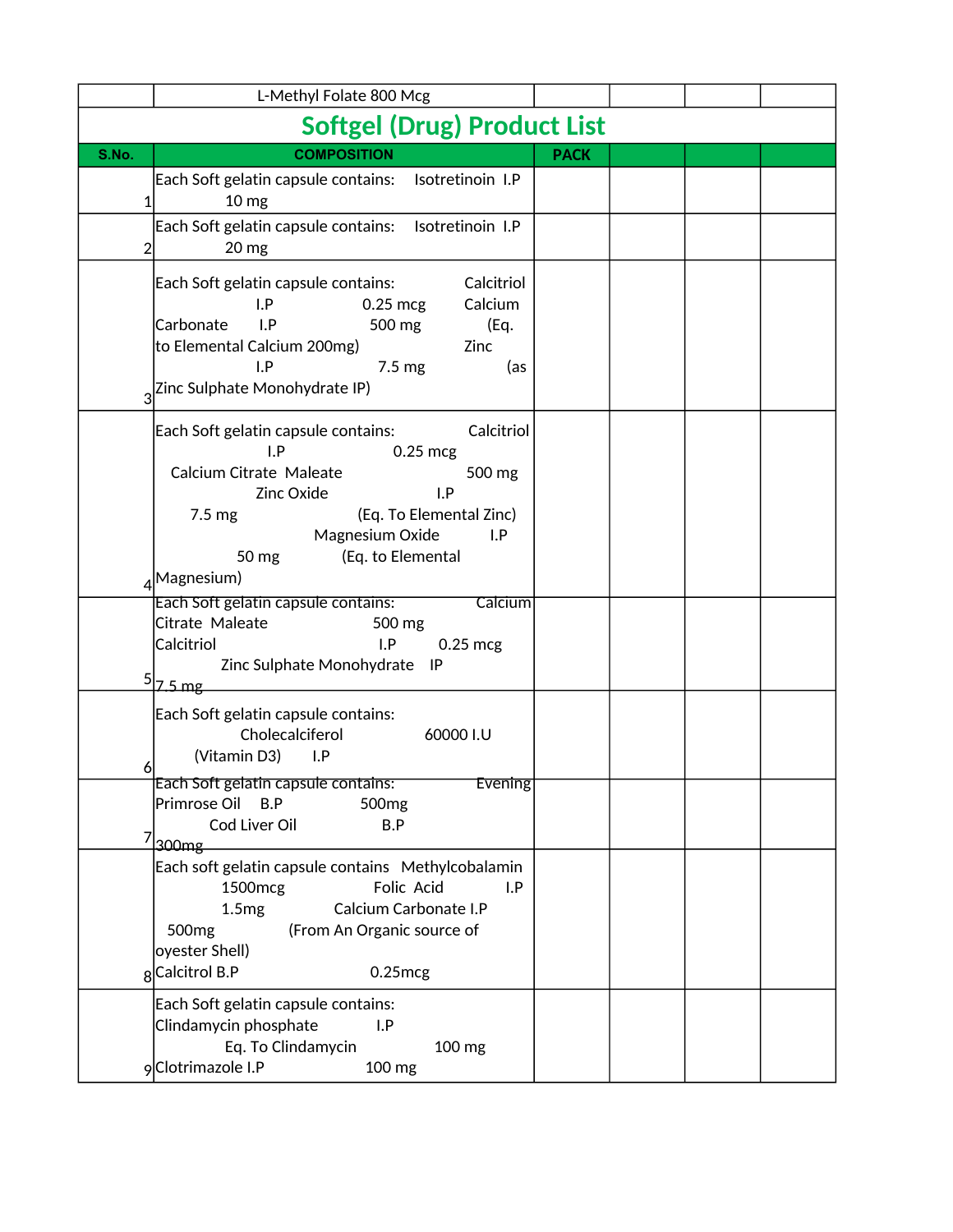| Each Soft gelatin capsule contains:<br>Clindamycin<br>phosphate<br>I.P<br>Eq. To Clindamycin<br>100 mg<br>10 Clotrimazole I.P<br>200 mg                                                                                                                                                                                                                                                   |  |
|-------------------------------------------------------------------------------------------------------------------------------------------------------------------------------------------------------------------------------------------------------------------------------------------------------------------------------------------------------------------------------------------|--|
| Each Soft gelatin capsule contains:<br>Alfacalcidol<br>$0.25$ mcg<br>Calcium Carbonate<br>(From Oyester Shell)<br>Equivalent<br><b>Elemental Calcium</b><br>200 <sub>mg</sub><br>lto<br>11<br>Each Soft gelatin capsule contains: Methylcobalmin<br>I.P<br>1500 mcg<br>Alpha Lipoic Acid USP<br>Folic Acid I.P<br>100 <sub>mg</sub><br>Pyridoxine HCL I.P<br>1.5mg<br>$12$ <sup>3mg</sup> |  |
| Calcitrol<br>Each Soft gelatin capsule contains:<br>I.P<br>$0.25$ mcg<br>Fish Oil, Rich in Omega 3 Acids BP<br>Containing<br>Eicosapentaenoic Acid<br>180mg Docosahexaenoic Acid<br>120mg Methylcobalamin<br>Folic Acid I.P<br>1500mcg<br>400mcg<br>Boron<br>(As Disodium Tetraborate)<br>1.5mg Calcium Carbonate I.P<br>BP<br>500<br> mg<br>13 <sub>l</sub>                              |  |
| Each Soft gelatin capsule contains:<br>Dextromethorphan HBr<br>IP<br>10 <sub>mg</sub><br>Phenylephrine HCL<br>IP<br>5 <sub>mg</sub><br>14 Chlorpheniramine Maleate IP<br>2 <sub>mg</sub>                                                                                                                                                                                                  |  |
| Each Soft gelatin capsule contains: Betacarotene<br>30%<br><b>USP</b><br>10mg Zinc Sul. Mono.<br> IP<br>27.5mg Selenium<br><b>USP</b><br>70mcg Manganese<br><b>USP</b><br>2mg<br>15 Copper<br>BP<br>1 <sub>mg</sub>                                                                                                                                                                       |  |
| Each Soft gelatin capsule contains:<br>Calcitriol I.P<br>$0.25$ mcg<br>Calcium Citrate<br>Zinc Sulphate<br>425 mg<br>Monohydrate I.P 20 mg<br>16 Magnesium Oxide I.P<br>40 mg                                                                                                                                                                                                             |  |